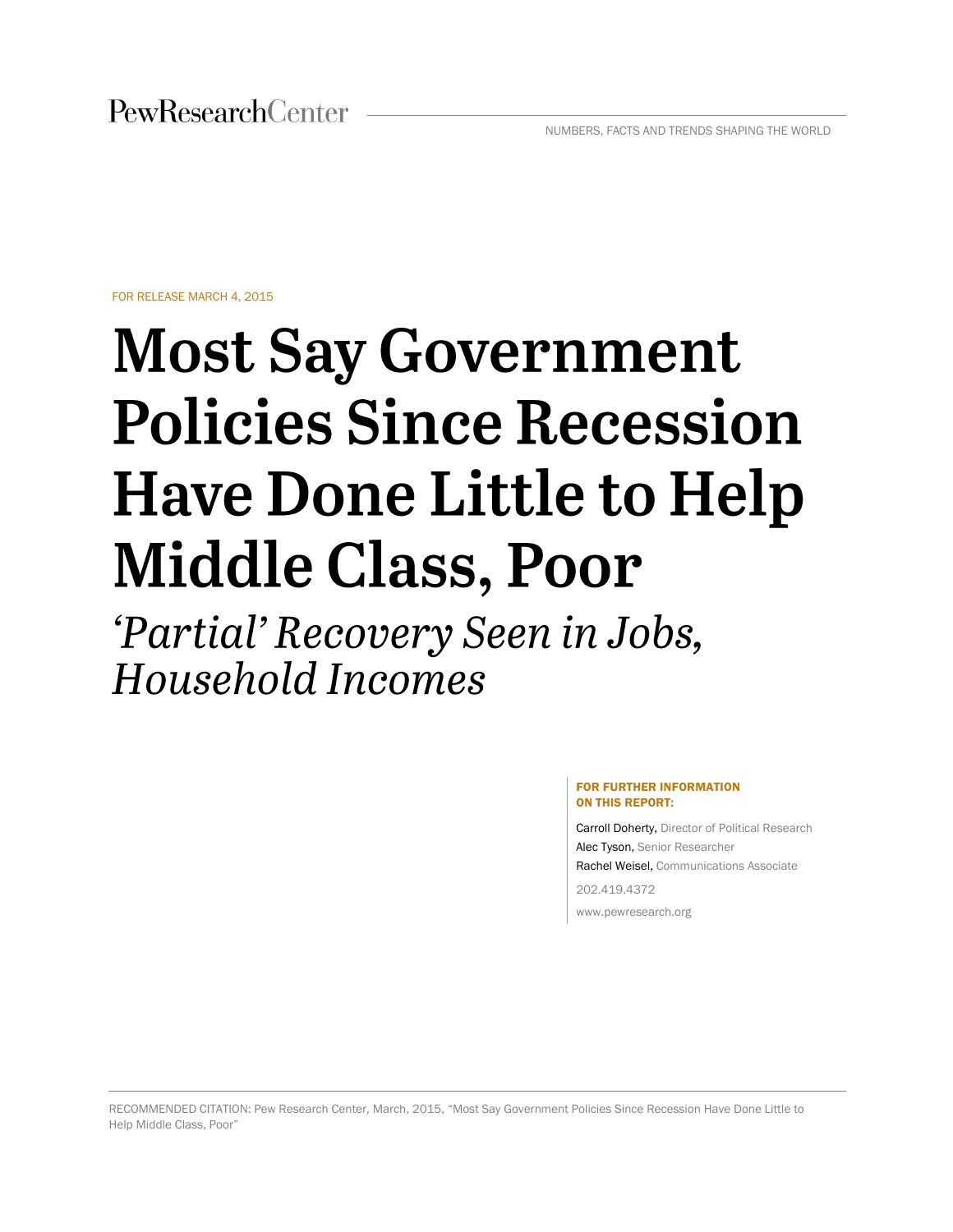# **Most Say Government Policies Since Recession** Have Done Little to Help Middle Class, Poor

'Partial' Recovery Seen in Jobs, Household Incomes

The public makes sharp distinctions about which groups have benefited – and which have not – from the economic policies the government has put in place since the start of the recession. Majorities say that large banks, large corporations and the wealthy have been helped a great deal or a fair amount by government policies.

By contrast, 72% say that, in general, the government's policies since the recession have done little or nothing to help middle class people, and nearly as many say they have provided little or no help for small businesses (68%)

and the poor (65%).

These opinions have changed little in recent years, and differ only modestly across demographic and income categories. There are significant partisan differences in these views, though majorities of Democrats, Republicans and independents say that government policies following the start of the recession have done little or nothing for the poor and the middle class.

The latest national survey by the Pew Research Center, conducted Feb. 18-22 among 1,504 adults, finds that

# Banks, Corporations, the Wealthy Widely Viewed as Benefiting from Gov't Policies Since Recession

*% saying government economic policies since the recession have helped each…* 



PEW RESEARCH CENTER

opinions about whether various aspects of the economy – jobs, household incomes and the stock market – have recovered from the recession are much more positive than they were two years ago.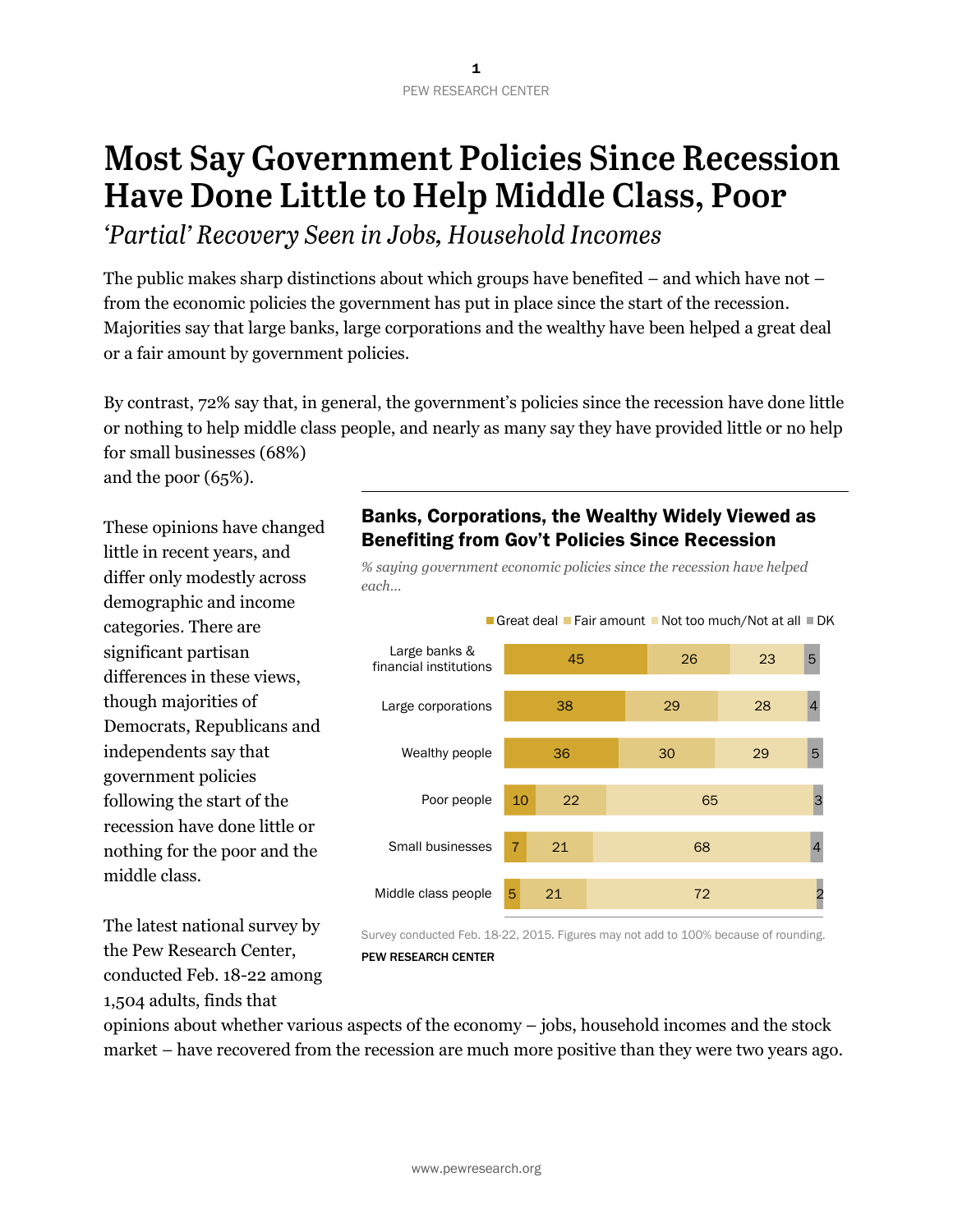| Fully 67% say the job situation  |                                                                                     |                         |                             |                |                        |
|----------------------------------|-------------------------------------------------------------------------------------|-------------------------|-----------------------------|----------------|------------------------|
| has recovered at least           | More See 'Partial' Recovery in Job Situation,                                       |                         |                             |                |                        |
| somewhat from the recession,     | <b>Household Incomes</b>                                                            |                         |                             |                |                        |
| which is up 20 points from       |                                                                                     | Job<br>situation        | <b>Household</b><br>incomes | Real<br>estate | <b>Stock</b><br>market |
| September 2013. However,         | February 2015                                                                       | %                       | %                           | %              | %                      |
| most (60%) see only a partial    | Fully recovered                                                                     | 7                       | 4                           | 8              | 31                     |
| recovery in jobs: Just 7% think  | Partially recovered                                                                 | 60                      | 51                          | 63             | 47                     |
| that the job situation has fully | Hardly recovered at all                                                             | 32                      | 42                          | 25             | 13                     |
|                                  | Don't know                                                                          | $\overline{\mathbf{1}}$ | $\overline{2}$              | $\overline{4}$ | $\underline{9}$        |
| recovered from the recession.    |                                                                                     | 100                     | 100                         | 100            | 100                    |
| And nearly a third (32%)         | September 2013                                                                      |                         |                             |                |                        |
| thinks the job situation "has    | Fully recovered                                                                     | 2                       | $\overline{2}$              | 4              | 21                     |
| hardly recovered at all."        | Partially recovered                                                                 | 45                      | 42                          | 59             | 53                     |
|                                  | Hardly recovered at all                                                             | 52                      | 54                          | 33             | 18                     |
| Similarly, more think            | Don't know                                                                          | $\overline{\mathbf{1}}$ | $\overline{2}$              | $\overline{4}$ | 9                      |
| household incomes have           |                                                                                     | 100                     | 100                         | 100            | 100                    |
| recovered than did so two        | <b>Change in NET</b>                                                                |                         |                             |                |                        |
| years ago. But while 51% say     | fully/partially recovered                                                           | $+20$                   | $+12$                       | $+8$           | $+4$                   |
| there has been a partial         | Survey conducted Feb. 18-22, 2015. Figures may not add to 100% because of rounding. |                         |                             |                |                        |
| recovery in incomes (up from     | <b>PEW RESEARCH CENTER</b>                                                          |                         |                             |                |                        |
| 42% in September 2013), just     |                                                                                     |                         |                             |                |                        |
|                                  |                                                                                     |                         |                             |                |                        |

4% say they have fully recovered. About four-in-ten 42% think household incomes have hardly come back from the recession.

There has been less change since 2013 in views about recovery in the stock market and real estate. In 2013, majorities said both sectors had either fully or partially recovered, and that remains the case today. But there has been a 10-point increase since then in the share saying the stock market has "fully" recovered from the recession (31% now, 21% then).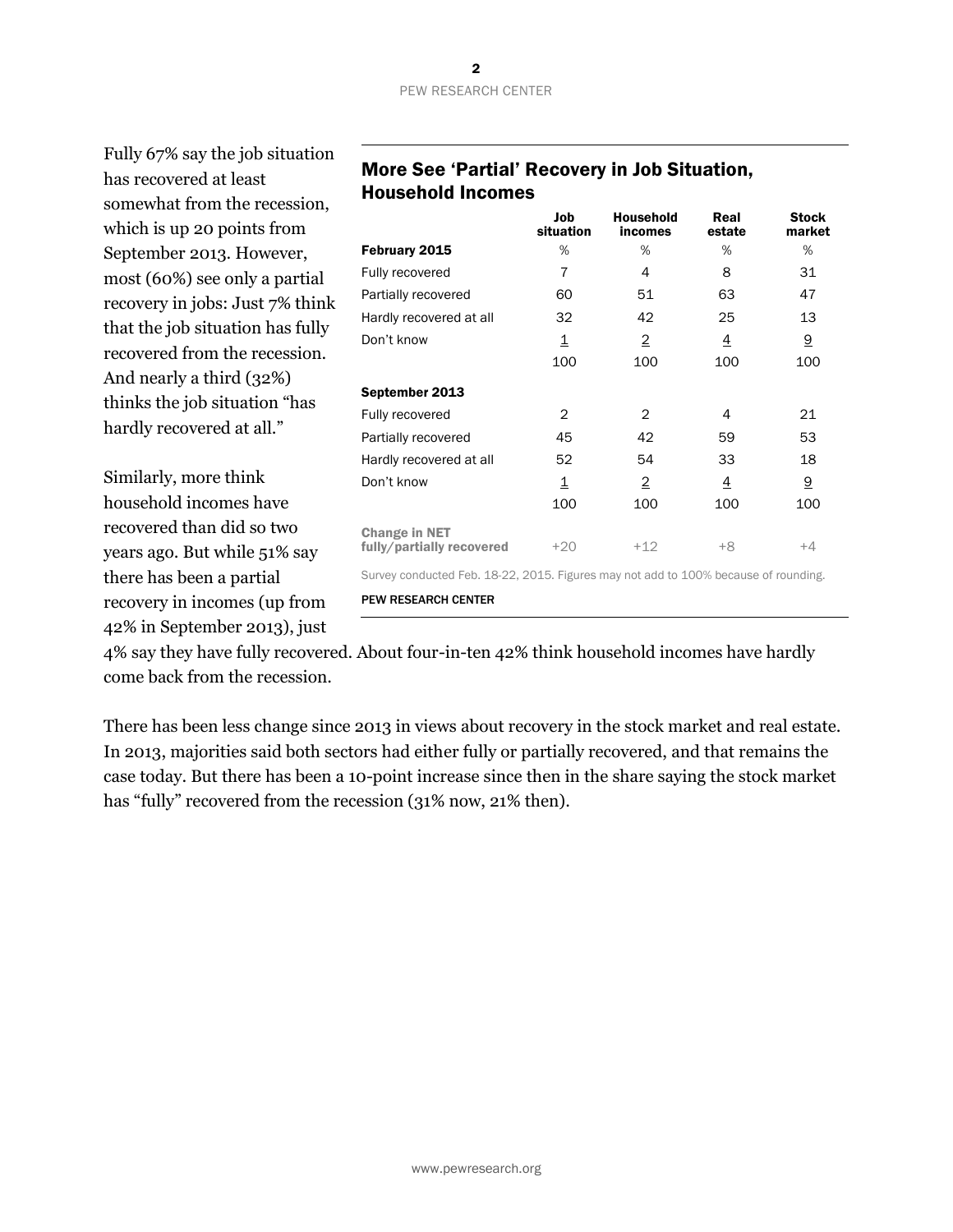When asked about the impact of the recession on their personal finances, 29% say the recession had a major impact on their finances and their finances have mostly recovered; about as many (30%) say it had a major impact and their finances have *not* recovered. Four-in-ten say the recession did not have a major effect on their finances.

The share saying their finances have not recovered from the recession has declined slightly, from 36% in 2011 and 33% in 2013 to 30% currently. Those with lower family incomes are especially likely to say they are still recovering from the recession, six years after it ended.

Among those with family incomes of less than \$30,000, 24% say the recession had a major impact and their finances have mostly recovered, while many more (38%) say it had a major impact but they have yet to recover. Just 36% say the recession did not have a major effect on them.

### Modest Change in Views of Recession's Personal Impact

*How did recession impact your personal finances?*

|                                            | Feb<br>2011 | <b>Sept</b><br>2013 | Feb<br>2015 | $'11 - 15$<br>change |
|--------------------------------------------|-------------|---------------------|-------------|----------------------|
|                                            | %           | %                   | %           |                      |
| Had major effect.<br>have not recovered    | 36          | 33                  | 30          | -6                   |
| Had major effect.<br>have mostly recovered | 25          | 28                  | 29          | $+4$                 |
| Did not have<br>major effect               | 37          | 37                  | 40          | $+3$                 |
| Don't know                                 | 1           | 2                   | 1           |                      |
|                                            | 100         | 100                 | 100         |                      |

Survey conducted Feb. 18-22, 2015.

Figures may not add to 100% because of rounding.

PEW RESEARCH CENTER

### Many Lower-Income Americans Feel Enduring Impact of Recession

*How did recession impact your personal finances?*

|                    | Major effect.<br>have not<br>recovered | Major effect,<br>mostly<br>recovered | Did not have<br>major effect | DK        |
|--------------------|----------------------------------------|--------------------------------------|------------------------------|-----------|
|                    | %                                      | %                                    | %                            | %         |
| Total              | 30                                     | 29                                   | 40                           | $1 = 100$ |
| Family income      |                                        |                                      |                              |           |
| \$100,000 or more  | 14                                     | 36                                   | 50                           | $* = 100$ |
| \$75,000-\$99.999  | 27                                     | 33                                   | 40                           | $0 = 100$ |
| \$30,000-\$74.999  | 29                                     | 31                                   | 39                           | $* = 100$ |
| Less than \$30,000 | 38                                     | 24                                   | 36                           | $2 = 100$ |

Survey conducted Feb. 18-22, 2015. Figures may not add to 100% because of rounding.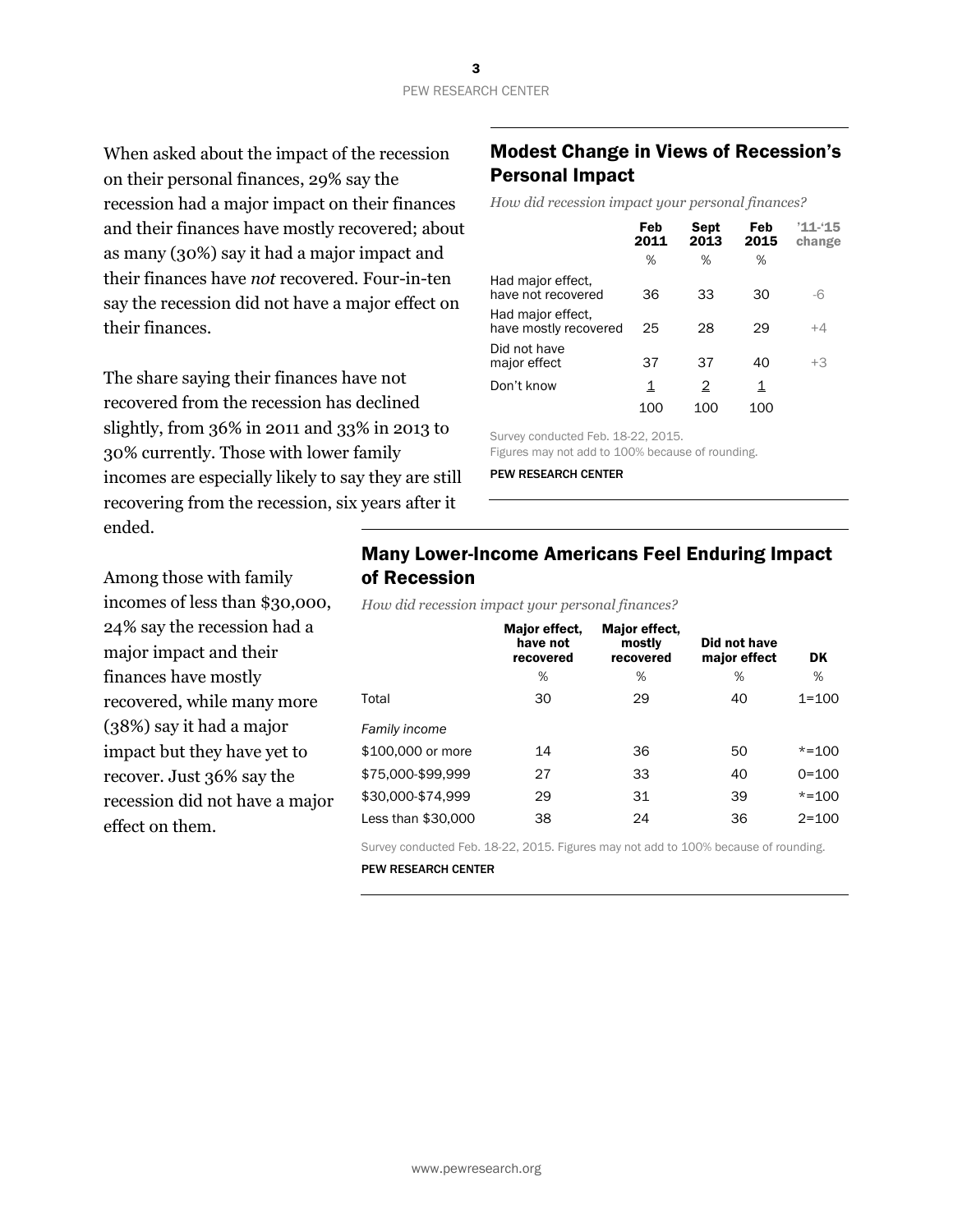By contrast, people with family incomes of \$100,000 or more were less affected by the recession; half (50%) say the recession did not have a major impact on their finances, the highest percentage of any income category. And among those affected by the recession, far more say their finances have mostly recovered (36%) than say they have not yet recovered (14%).

# **Other Important Findings**

Economic System Still Seen at Risk. Most Americans continue to think the U.S. economic system is still vulnerable to the type of crisis that devastated the economy in the fall of 2008. Currently, 63% say the economic system is no more secure today than it was before the 2008 financial crisis, while only about a third of Americans (34%) say it is more secure. These attitudes are virtually unchanged from two years ago.

Views of National Economy Weaken a Bit. About a quarter (26%) view economic conditions as excellent or good, about the same as in January (27%). But "poor" ratings of the economy, which fell nine points from [October to January,](http://www.people-press.org/2015/01/14/section-2-views-of-the-nations-economy/) have increased seven points since last month.

### Most Say Economic System Favors Powerful Interests.

Currently, 62% say the economic system in this country unfairly favors powerful interests, while only about half as many (33%) think the system is fair to most Americans. This opinion is little

changed since last year. The view that the economic system is tilted toward the powerful is shared by those in all income categories.

**Stark Partisan Divide over Government Aid to Poor.** About half of the public (49%) says government aid to the poor does more good than harm, because people are unable to escape poverty until basic needs are met. Nearly as many (44%) say government aid to the poor does more harm than good, by making people dependent on the government. There is a stark partisan divide in these attitudes: 74% of Democrats say government assistance to the poor, on balance, does more good than harm; 71% of Republicans say it does more harm than good.

# Doubts About Security of U.S. Economic System

*Compared w/ before '08 financial crisis, U.S. economic system is …*

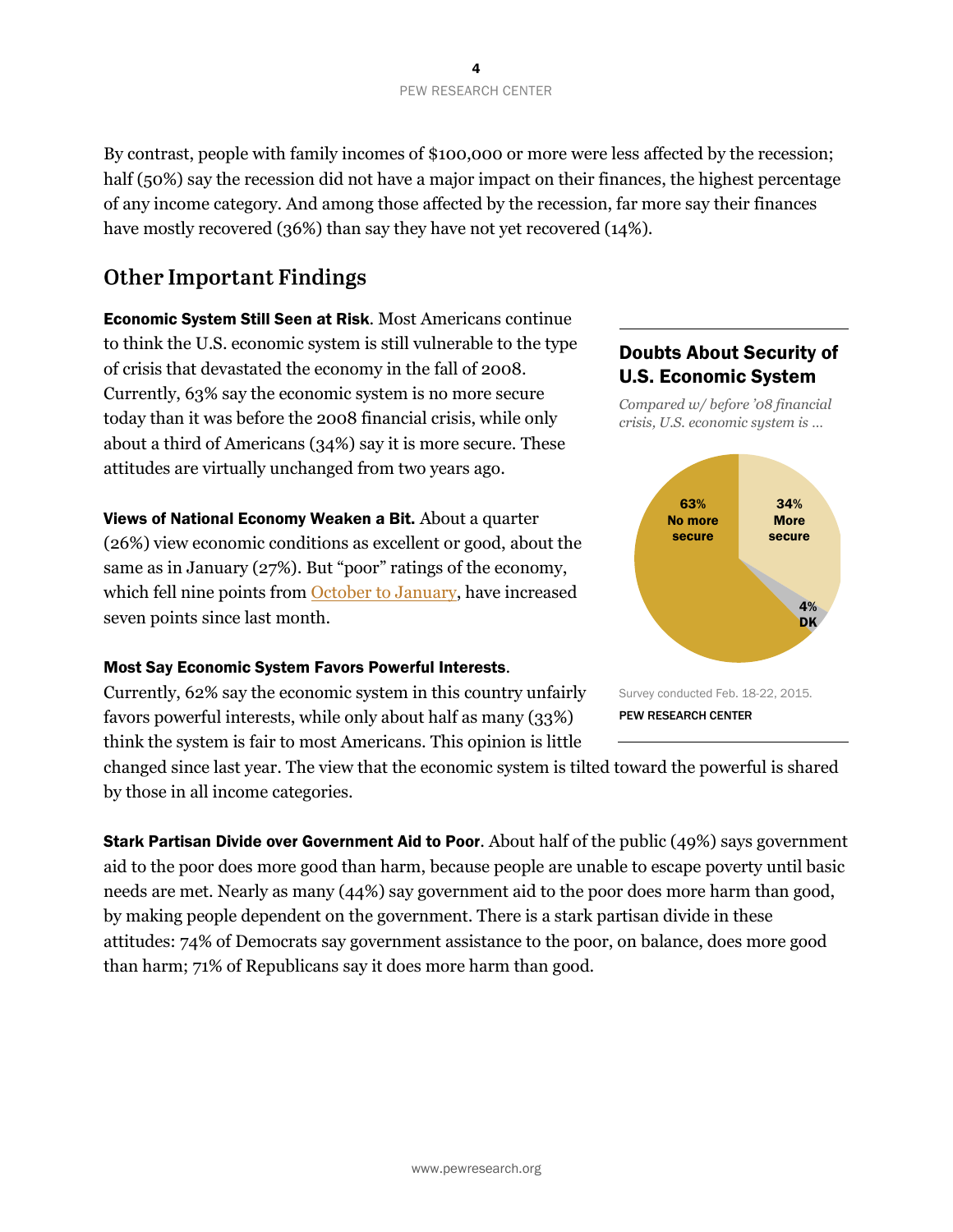# **Impact of Government Policies Since the Recession**

Majorities across virtually all demographic and partisan groups say wealthy people have been helped a great deal or a fair amount by government policies since the recession began. Substantially smaller shares say middle class people and poor people have benefitted at least a fair amount.

Still, there are partisan differences in these opinions: Republicans (55%) are less likely than Democrats (73%) to say the wealthy have benefitted at least a fair amount from government policies since the start of the recession. Republicans also are less likely to say that the middle class has been helped: Just 16% say the middle class have been helped at least a fair amount, compared with 36% of Democrats. Comparable shares of Republicans (38%) and Democrats (34%) say poor people have been helped a great deal or fair amount by government policies.

## Gov't Policies Seen as Helping Wealthy More Than the Middle Class or Poor

*% saying gov't policies since recession have helped each a great deal/fair amount …*

|                                    | Middle class<br>people | Poor<br>people | Wealthy<br>people |  |  |  |  |  |
|------------------------------------|------------------------|----------------|-------------------|--|--|--|--|--|
|                                    | %                      | %              | %                 |  |  |  |  |  |
| Total                              | 26                     | 32             | 66                |  |  |  |  |  |
| <b>Family income</b>               |                        |                |                   |  |  |  |  |  |
| \$100,000 or more                  | 23                     | 32             | 61                |  |  |  |  |  |
| \$75,000-\$99,999                  | 20                     | 28             | 56                |  |  |  |  |  |
| \$30,000-\$74,999                  | 22                     | 36             | 70                |  |  |  |  |  |
| Less than \$30,000                 | 33                     | 30             | 68                |  |  |  |  |  |
| Republican                         | 16                     | 38             | 55                |  |  |  |  |  |
| Democrat                           | 36                     | 34             | 73                |  |  |  |  |  |
| Independent                        | 24                     | 29             | 69                |  |  |  |  |  |
| <b>Rep-Dem diff</b>                | $-20$                  | $+4$           | $-18$             |  |  |  |  |  |
| Survey conducted Feb. 18-22, 2015. |                        |                |                   |  |  |  |  |  |
| <b>PEW RESEARCH CENTER</b>         |                        |                |                   |  |  |  |  |  |

Majorities of those in all income groups say that government policies implemented since the start of the recession have helped the wealthy. At the same time, relatively small percentages across income levels say government policies have done at least a fair amount for either the poor or middle class.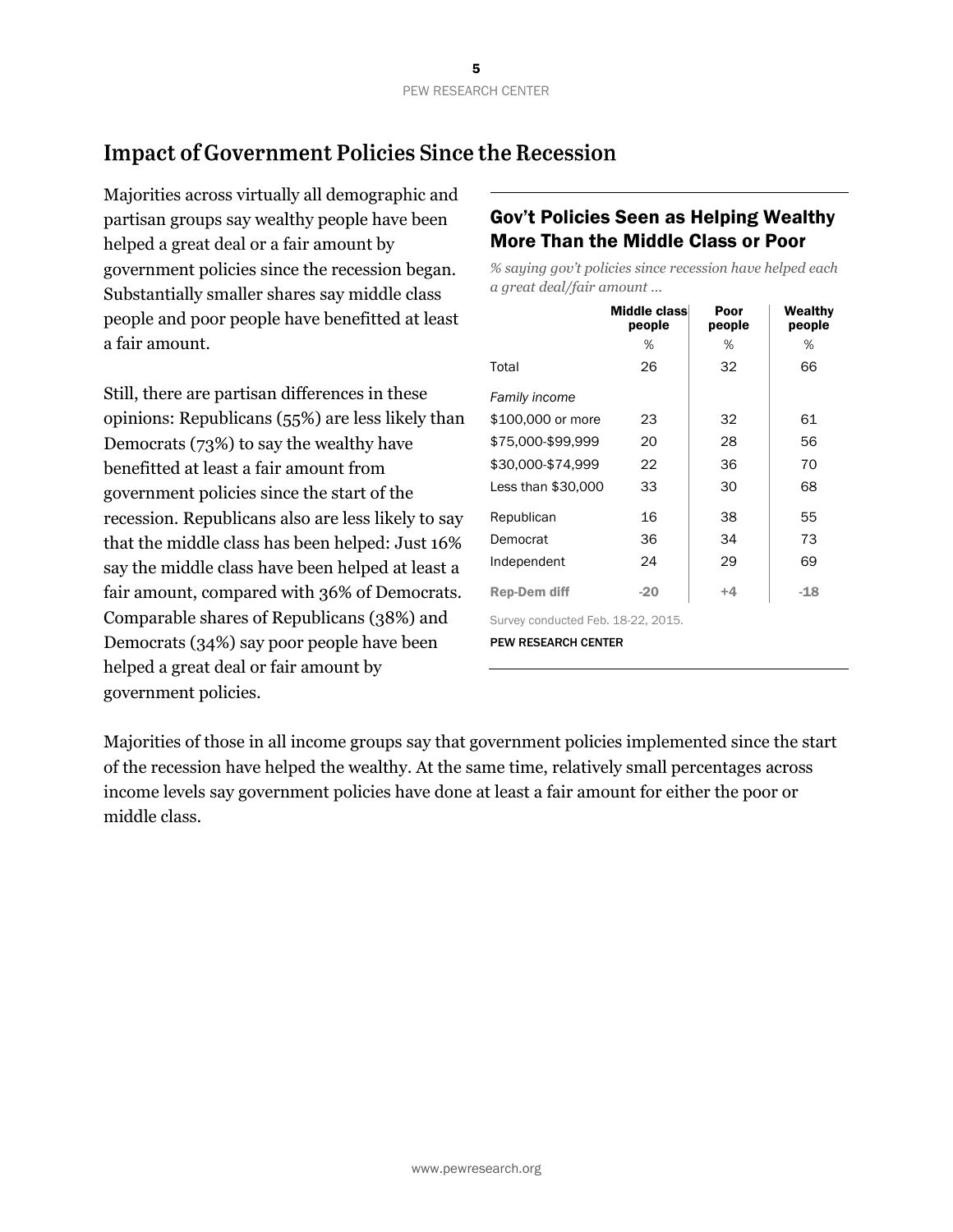There is broad agreement among demographic and partisan groups that government policies since the start of the recession have helped large banks and financial institutions at least a fair amount. Fully 72% express this view, including 45% who say government policies have helped large banks and financial institutions a "great deal."

Two-thirds (67%) say the government's policies have benefitted large corporations. These views also vary only modestly across different income and partisan groups.

There are larger partisan differences in views of what government policies have done to help small businesses since the beginning of the recession. About three times as many Democrats (43%) as Republicans (14%) say these policies have helped small businesses at least a fair amount.

### Few Republicans Say Gov't Policies Have Helped Small Businesses

*% saying gov't policies since recession have helped each a great deal/fair amount …*

|                     | <b>Small</b><br><b>businesses</b> | Large<br>corporations institutions | Large banks<br>& financial |
|---------------------|-----------------------------------|------------------------------------|----------------------------|
|                     | ℅                                 | %                                  | %                          |
| Total               | 29                                | 67                                 | 72                         |
| Family income       |                                   |                                    |                            |
| \$100,000 or more   | 21                                | 63                                 | 74                         |
| \$75,000-\$99.999   | 21                                | 64                                 | 74                         |
| \$30,000-\$74.999   | 28                                | 69                                 | 74                         |
| Less than \$30,000  | 36                                | 70                                 | 69                         |
| Republican          | 14                                | 60                                 | 65                         |
| Democrat            | 43                                | 70                                 | 70                         |
| Independent         | 24                                | 72                                 | 78                         |
| <b>Rep-Dem diff</b> | $-29$                             | $-1.0$                             | -5                         |

Survey conducted Feb. 18-22, 2015.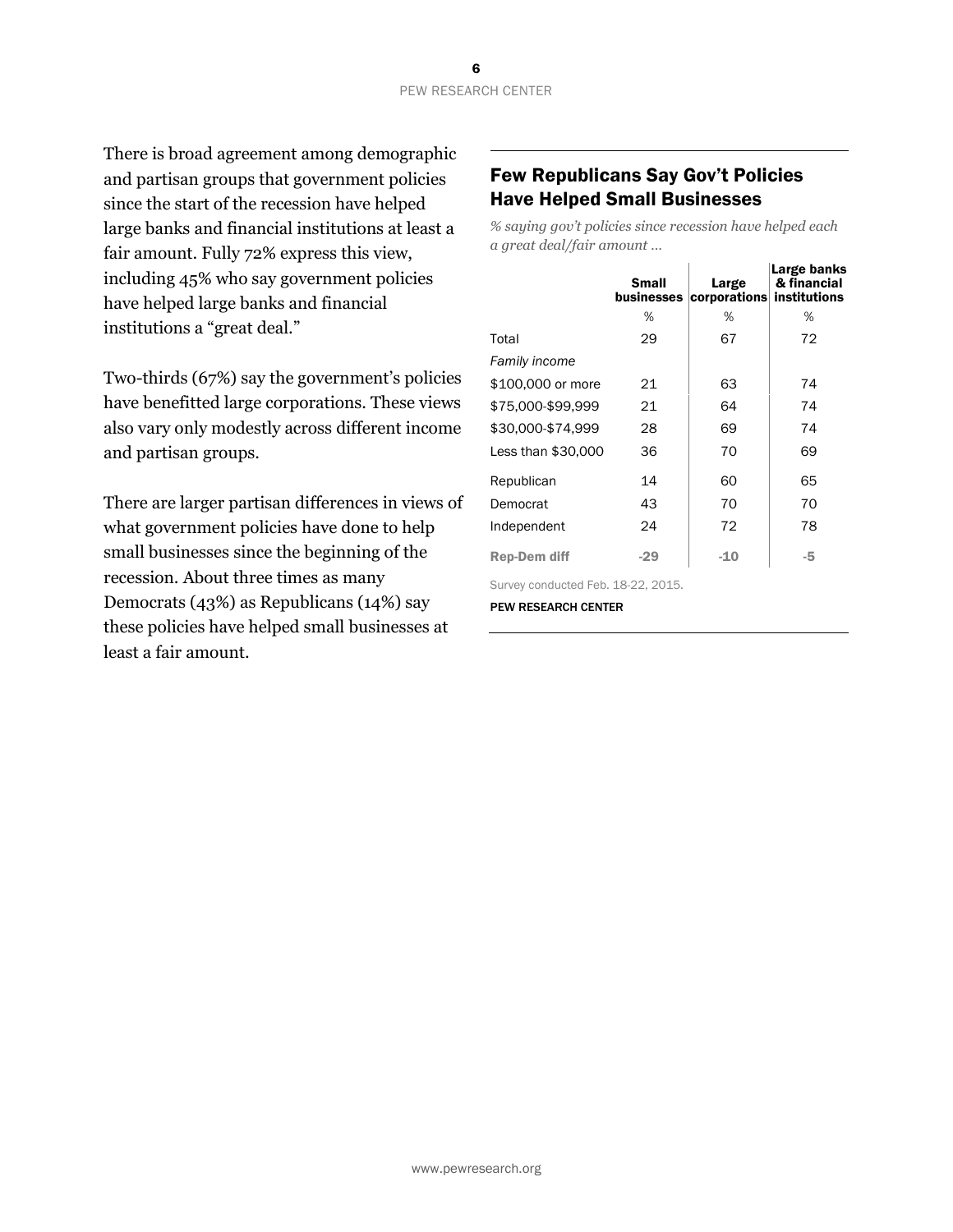# Changing Perceptions of Recovery in Jobs, Incomes

Since September 2013, there has been an across-the-board rise in the view that the job situation has at least partially recovered from the recession. However, most say that jobs have partially (60%), rather than fully (7%), recovered.

Republicans, Democrats and independents, and those across income levels, are all much more likely to see a stronger recovery in the job situation than in September 2013. Still, far more Democrats (80%) than Republicans (54%) see a recovery in jobs.

# Across the Board, More Say Job Situation Has at Least Partially Recovered

*% saying the job situation has recovered from the recession …*

|                    | September 2013                 |                         | February 2015                  | $'13 - 15$<br>change in |                            |
|--------------------|--------------------------------|-------------------------|--------------------------------|-------------------------|----------------------------|
|                    | NET Fully/<br><b>Partially</b> | <b>Hardly at</b><br>all | NET Fully/<br><b>Partially</b> | <b>Hardly at</b><br>all | Fully/<br><b>Partially</b> |
|                    | %                              | %                       | %                              | %                       |                            |
| Total              | 47                             | 52                      | 67                             | 32                      | $+20$                      |
| Family income      |                                |                         |                                |                         |                            |
| \$100,000 or more  | 52                             | 48                      | 74                             | 26                      | $+22$                      |
| \$75,000-\$99.999  | 50                             | 50                      | 78                             | 22                      | $+28$                      |
| \$30,000-\$74.999  | 50                             | 49                      | 67                             | 32                      | $+17$                      |
| Less than \$30,000 | 42                             | 56                      | 61                             | 39                      | $+19$                      |
| Republican         | 36                             | 63                      | 54                             | 46                      | $+18$                      |
| Democrat           | 56                             | 44                      | 80                             | 18                      | $+24$                      |
| Independent        | 48                             | 50                      | 65                             | 35                      | $+17$                      |
|                    |                                |                         |                                |                         |                            |

Survey conducted Feb. 18-22, 2015. Don't know responses not shown.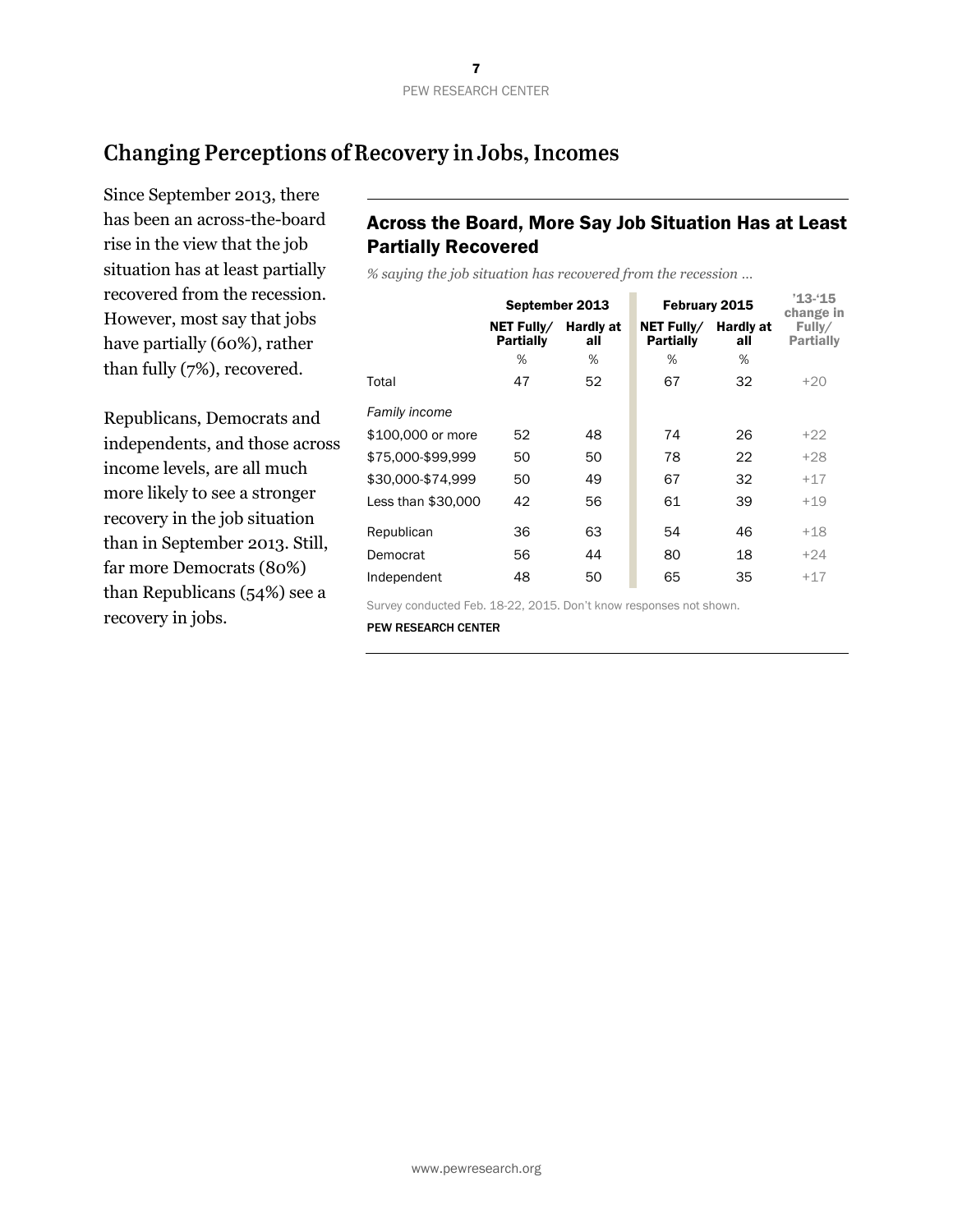A similar pattern is evident in whether household incomes have recovered since the start of the recession. And there continues to be a sizable gap in these perceptions both by family income and partisanship.

Half (50%) of those with incomes of \$30,000 or less say that household incomes have recovered fully or partially, while nearly as many (48%) say they have recovered "hardly at all." Majorities in higher income groups see at least a partial recovery in household incomes.

# Just Half of Lower-Income Adults Say Household Incomes Have Recovered from Recession

*% saying household incomes have recovered from the recession …*

|                    | September 2013                 |                         |                                | February 2015           | $'13 - 15$<br>change in    |
|--------------------|--------------------------------|-------------------------|--------------------------------|-------------------------|----------------------------|
|                    | NET Fully/<br><b>Partially</b> | <b>Hardly at</b><br>all | NET Fully/<br><b>Partially</b> | <b>Hardly at</b><br>all | Fully/<br><b>Partially</b> |
|                    | %                              | %                       | %                              | %                       |                            |
| Total              | 44                             | 54                      | 56                             | 42                      | $+12$                      |
| Family income      |                                |                         |                                |                         |                            |
| \$100,000 or more  | 52                             | 46                      | 65                             | 33                      | $+13$                      |
| \$75,000-\$99,999  | 36                             | 62                      | 64                             | 35                      | $+28$                      |
| \$30,000-\$74.999  | 45                             | 54                      | 57                             | 42                      | $+12$                      |
| Less than \$30,000 | 42                             | 56                      | 50                             | 48                      | $+8$                       |
| Republican         | 39                             | 60                      | 52                             | 46                      | $+13$                      |
| Democrat           | 54                             | 43                      | 65                             | 32                      | $+11$                      |
| Independent        | 41                             | 57                      | 50                             | 48                      | $+9$                       |
|                    |                                |                         |                                |                         |                            |

Survey conducted Feb. 18-22, 2015. Don't know responses not shown.

PEW RESEARCH CENTER

Nearly two-thirds of Democrats (65%) say household incomes have seen some recovery from the recession, compared with only about half of Republicans (52%) and independents (50%).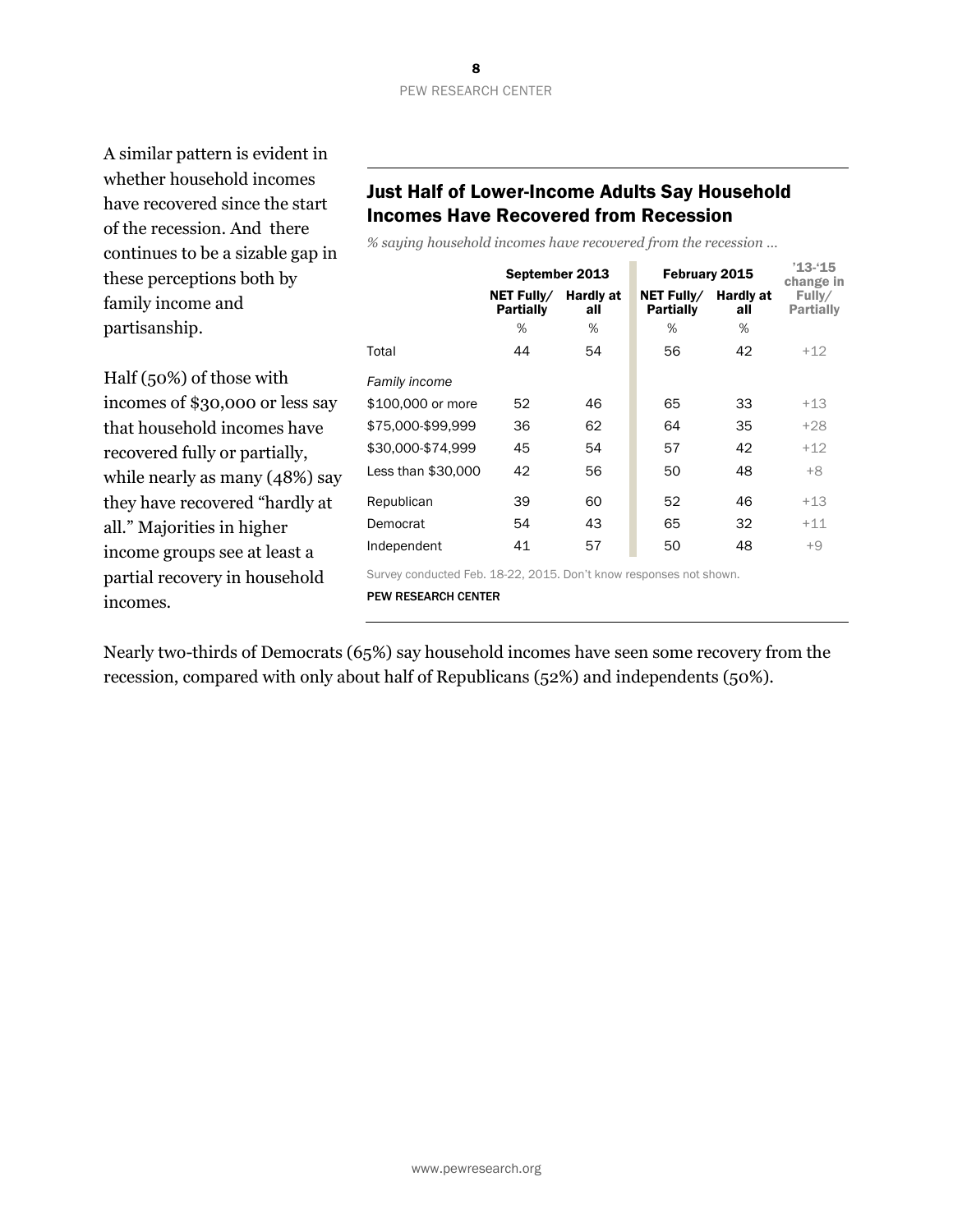# **Current Views of the Nation's Economy**

Overall, 26% describe economic conditions in the country as excellent or good, while slightly more (31%) say they are poor; a 43% plurality say conditions are only fair. Positive views of the economy are about the same as in January (27%). But somewhat more describe the economy as poor than did so last month (31% now, 24% then) while the share saying it is only fair has ticked down (from 48% to 43%).

Nonetheless, views of the economy remain much more positive than they were in January 2014, when just 16% rated the economy as excellent or good.

Looking ahead, 27% say they expect economic conditions to be better in a year compared with 20% who think they will be worse; 52% say they will be about the same as they are now. The share saying they expect conditions to improve has declined slightly from January (from 31% to 27%).

There continue to be partisan divides in views of economic conditions. Among Democrats, 36% rate conditions as excellent or good compared with just 14% of Republicans. Democrats also are more optimistic about the future: 37% say the economy will be better in a year, while just 9% think it will be worse. Among Republicans, more think economic conditions will be worse in a year (28%) than better (15%).

# More Rate Economic Conditions as 'Poor' Than in January



*A year from now, economic conditions will be … (%)*

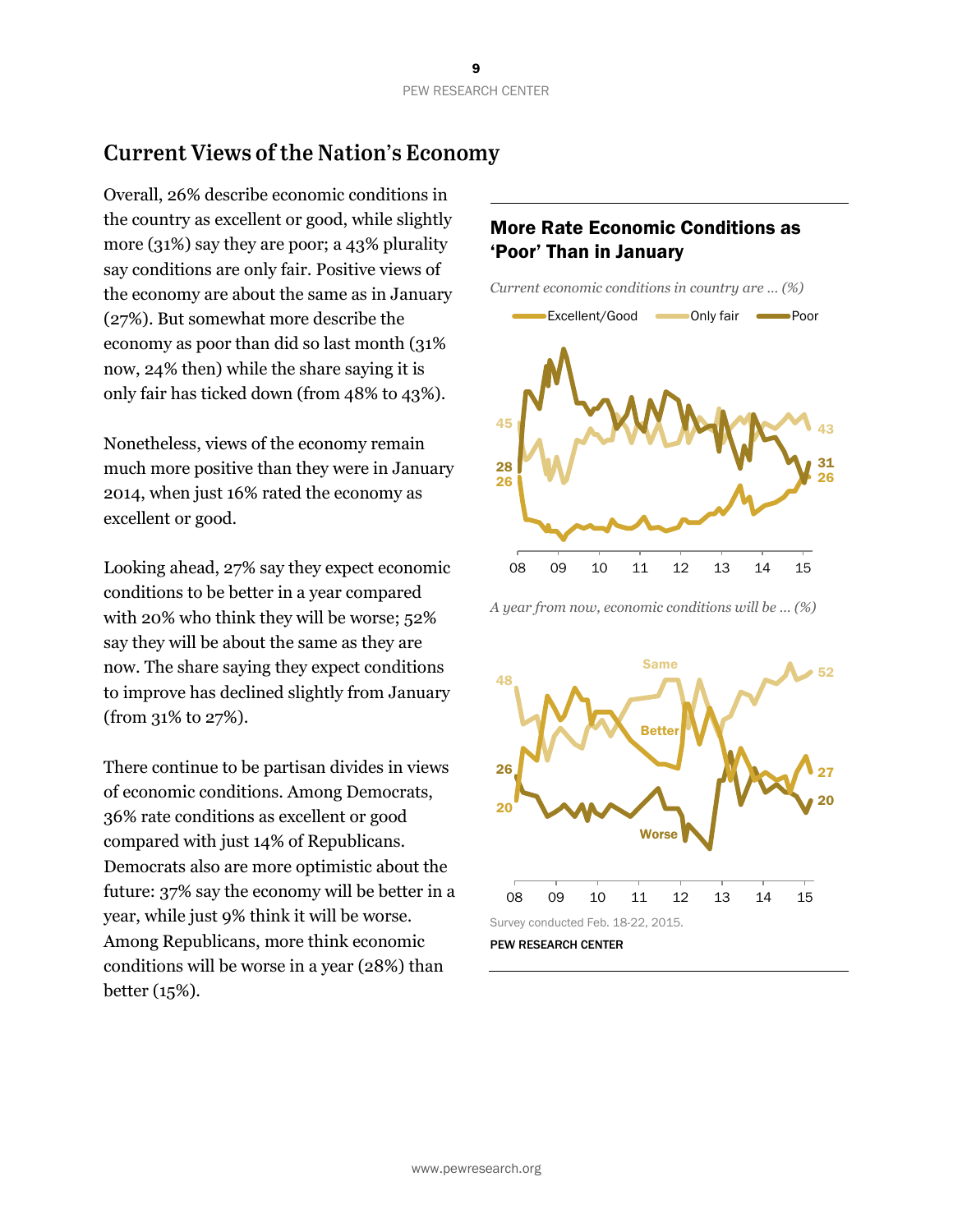# On Core Economic Beliefs, Differences Between - and Within - Parties

Most Americans (62%) think "the economic system in this country unfairly favors powerful interests." Only about half as many (33%) say the system is "generally fair to most Americans."

Seven-in-ten Democrats (70%) and 65% of independents regard the economic system as unfair. Republicans are divided: 49% say the system unfairly favors powerful interests, while 47% say it is fair to most Americans. Majorities across income categories view the system as unfair.

Most Americans say it is still possible to get ahead, despite the perceived unfairness of the economic system. Nearly two-thirds (64%) say "most people who want to get ahead can make it if they're willing to work hard." A third (33%) says that "hard work and determination are no guarantee of success for most people."

As with opinions about the fairness of the economic system, views about whether hard work can lead to success differ more along partisan than income lines. Overall, 55% of Democrats say most people can get ahead

# On Core Economic Values, Party Divides Larger Than Income Differences

*% saying …*



through hard work compared with larger majorities of independents (63%) and Republicans (78%). Across income levels, similarly large majorities say most people who want to get ahead can make it if they're willing to work hard.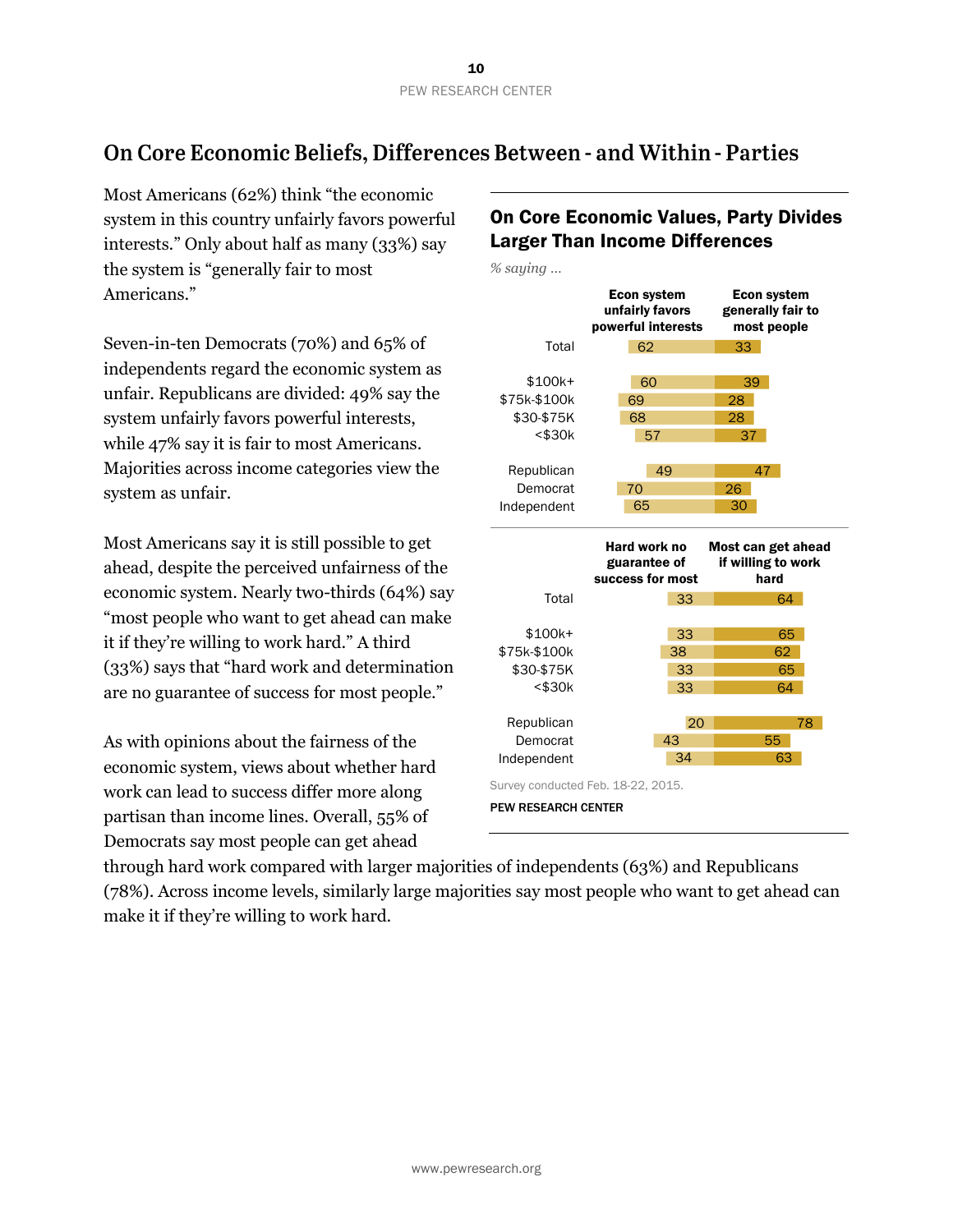#### 11 PEW RESEARCH CENTER

Opinions on the impact of government assistance to the poor are even more partisan than views on the fairness of the economic system and hard work and achievement. Overall, the public is split with 44% saying government aid to the poor "does more harm than good by making people too dependent on government assistance," while about as many (49%) say it does "more good than harm because people can't get out of poverty until their basic needs are met." Republicans, by 71% to 24%, say government aid to the poor does more harm than good. Democrats take the opposite view and by a nearly identical margin (74% to 21%), say aid to the poor does more good than harm.

A majority of those with family incomes of less than \$30,000 a year (58%) say government aid to the poor does more good than harm. People in higher income groups are more divided.

Views on these three questions are largely unchanged from last June. As the Pew Research Center's [Political Typology report](http://www.people-press.org/2014/06/26/the-political-typology-beyond-red-vs-blue/) noted, there are deep divisions between, as well as within, the broader party coalitions on several of these measures.



### Divided Views of Gov't Aid to Poor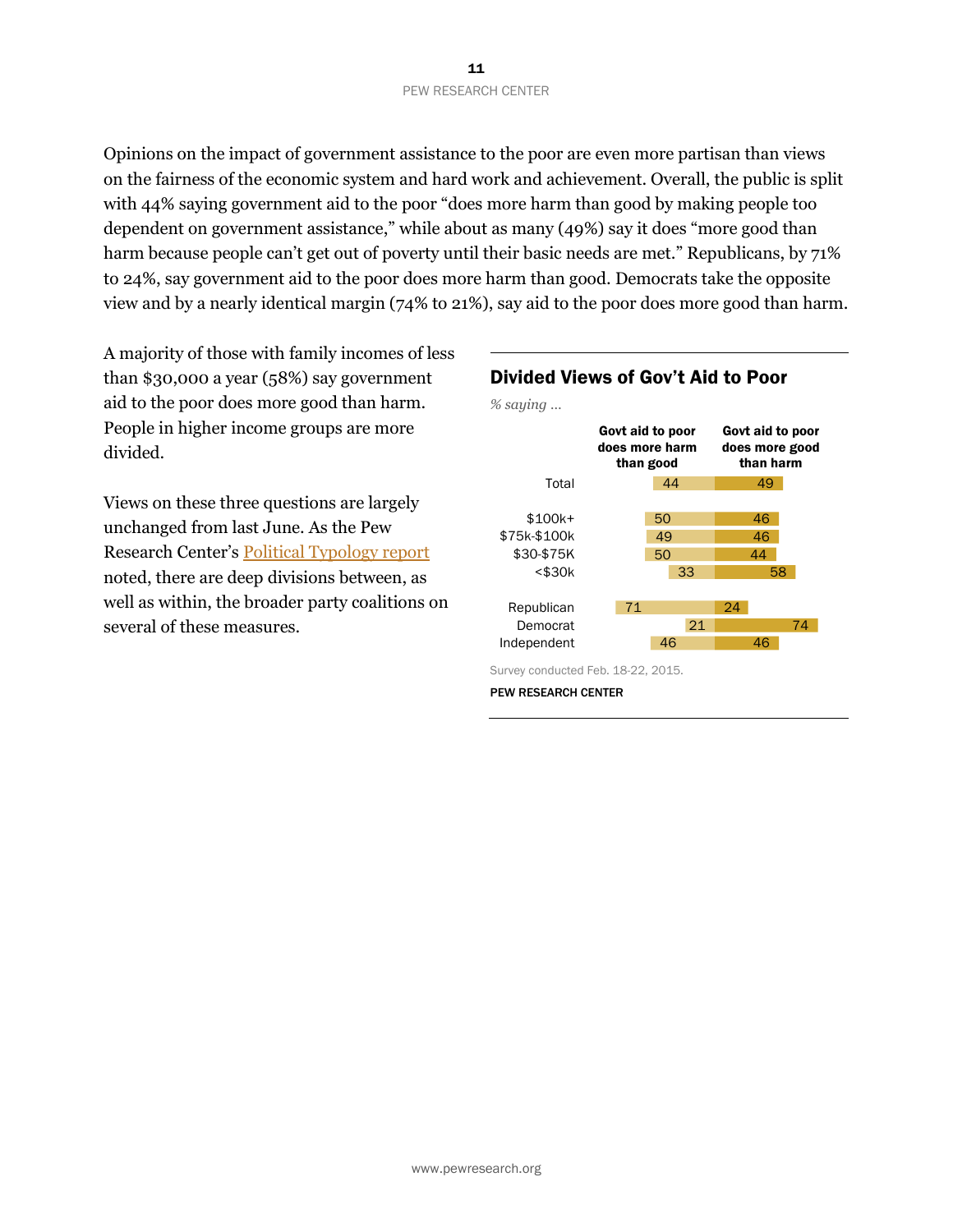Within both parties, there are notable divisions by income level in core economic beliefs. Among Democrats, those with family incomes of \$75,000 or more are more likely than those with low incomes (less than \$30,000) to say the economic system is unfair, that hard work is no guarantee of success and that government aid to the poor does more good than harm.

On the value of hard work, for instance, 62% of Democratic and Democratic-leaning independents with incomes of less than \$30,000 say most people can get ahead if they work hard; 57% of those with incomes of \$30,000-\$74,999 agree. But those with incomes of \$75,000 or more are divided: 48% say hard work leads to success, while 51% say it is no guarantee of success for most people.

Ideology is a factor in these opinions. For example, 57% of liberal Democrats say hard work is no guarantee of success for most people. By contrast, among conservative and moderate Democrats, 64% say most people who work hard can get ahead. Democrats with higher incomes are more likely to describe their political views as liberal than are those with middle or lower incomes.

# Lower-Income Democrats Say Hard Work Leads to Success for Most People

*Based on Democrats and Democratic-leaning independents*

|                                                       | <b>Family income</b>                                                                     |        |              |                       |
|-------------------------------------------------------|------------------------------------------------------------------------------------------|--------|--------------|-----------------------|
|                                                       | <s30k< th=""><th>\$30K-</th><th>\$75k \$75K+</th><th><b>Hi-Low</b><br/>diff</th></s30k<> | \$30K- | \$75k \$75K+ | <b>Hi-Low</b><br>diff |
|                                                       | %                                                                                        | %      | %            |                       |
| Economic system unfairly<br>favors powerful interests | 64                                                                                       | 73     | 77           | $+13$                 |
| Economic system generally<br>fair to most people      | 31                                                                                       | 22     | 22           | $-9$                  |
| Hard work no guarantee of<br>success for most people  | 37                                                                                       | 42     | 51           | $+14$                 |
| Most can get ahead if<br>they're willing to work hard | 62                                                                                       | 57     | 48           | -14                   |
| Gov't aid to poor does<br>more good than harm         | 66                                                                                       | 64     | 86           | $+20$                 |
| Gov't aid to poor does<br>more harm than good         | 26                                                                                       | 32     | 12           | -14                   |
| $N=$                                                  | 226                                                                                      | 226    | 189          |                       |

Survey conducted Feb. 18-22, 2015.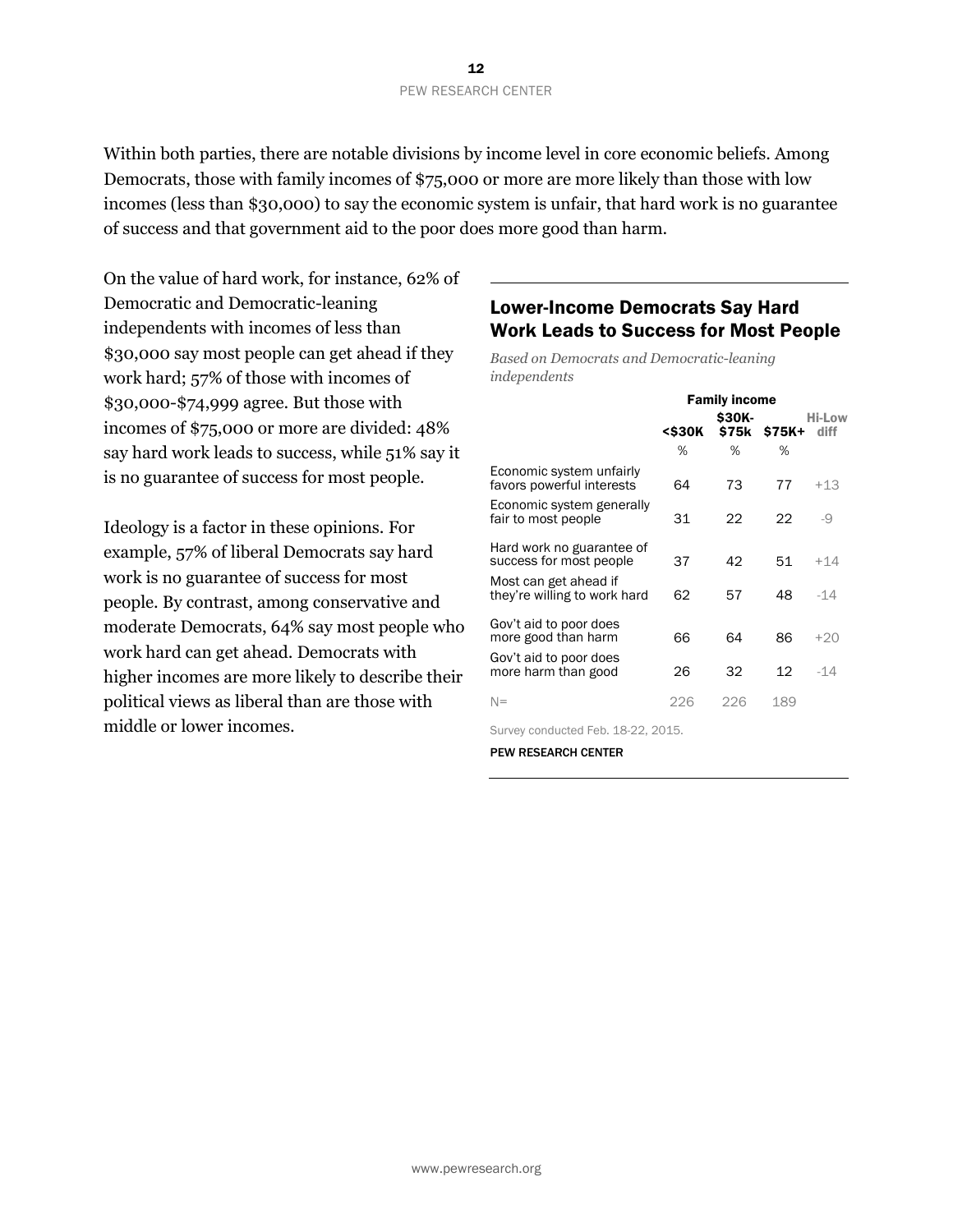Among Republicans, by far the biggest differences between income groups are over aid to the poor: 80% of Republicans and Republican leaners with incomes of \$75,000 or more say government aid to the poor does more harm than good, as do 71% of those with incomes of \$30,000-\$74,999. But among Republicans with incomes of less than \$30,000, 45% see government assistance to the poor in negative terms, while 48% say it does more good than harm.

Majorities of Republicans across income groups say most people can get ahead with hard work. Republicans with incomes of \$30,000-\$74,999 are somewhat more likely than those with higher or lower incomes to say that the economic system is unfair.

### Lower-Income Republicans More Likely to Have Positive View of Aid to Poor

*Based on Republicans and Republican-leaning independents*

|                                                       | <b>Family income</b>                                                                    |              |              |                |  |
|-------------------------------------------------------|-----------------------------------------------------------------------------------------|--------------|--------------|----------------|--|
|                                                       | <s30k< th=""><th><b>S30K-</b></th><th>\$75k \$75K+</th><th>Hi-Low<br/>diff</th></s30k<> | <b>S30K-</b> | \$75k \$75K+ | Hi-Low<br>diff |  |
|                                                       | ℅                                                                                       | %            | %            |                |  |
| Economic system unfairly<br>favors powerful interests | 46                                                                                      | 62           | 53           | $+7$           |  |
| Economic system generally<br>fair to most people      | 47                                                                                      | 35           | 44           | $-3$           |  |
| Hard work no guarantee of<br>success for most people  | 27                                                                                      | 25           | 22           | -5             |  |
| Most can get ahead if<br>they're willing to work hard | 70                                                                                      | 72           | 77           | $+7$           |  |
| Gov't aid to poor does<br>more good than harm         | 48                                                                                      | 24           | 15           | -33            |  |
| Gov't aid to poor does<br>more harm than good         | 45                                                                                      | 71           | 80           | +35            |  |
| $N =$                                                 | 139                                                                                     | 234          | 247          |                |  |

Survey conducted Feb. 18-22, 2015.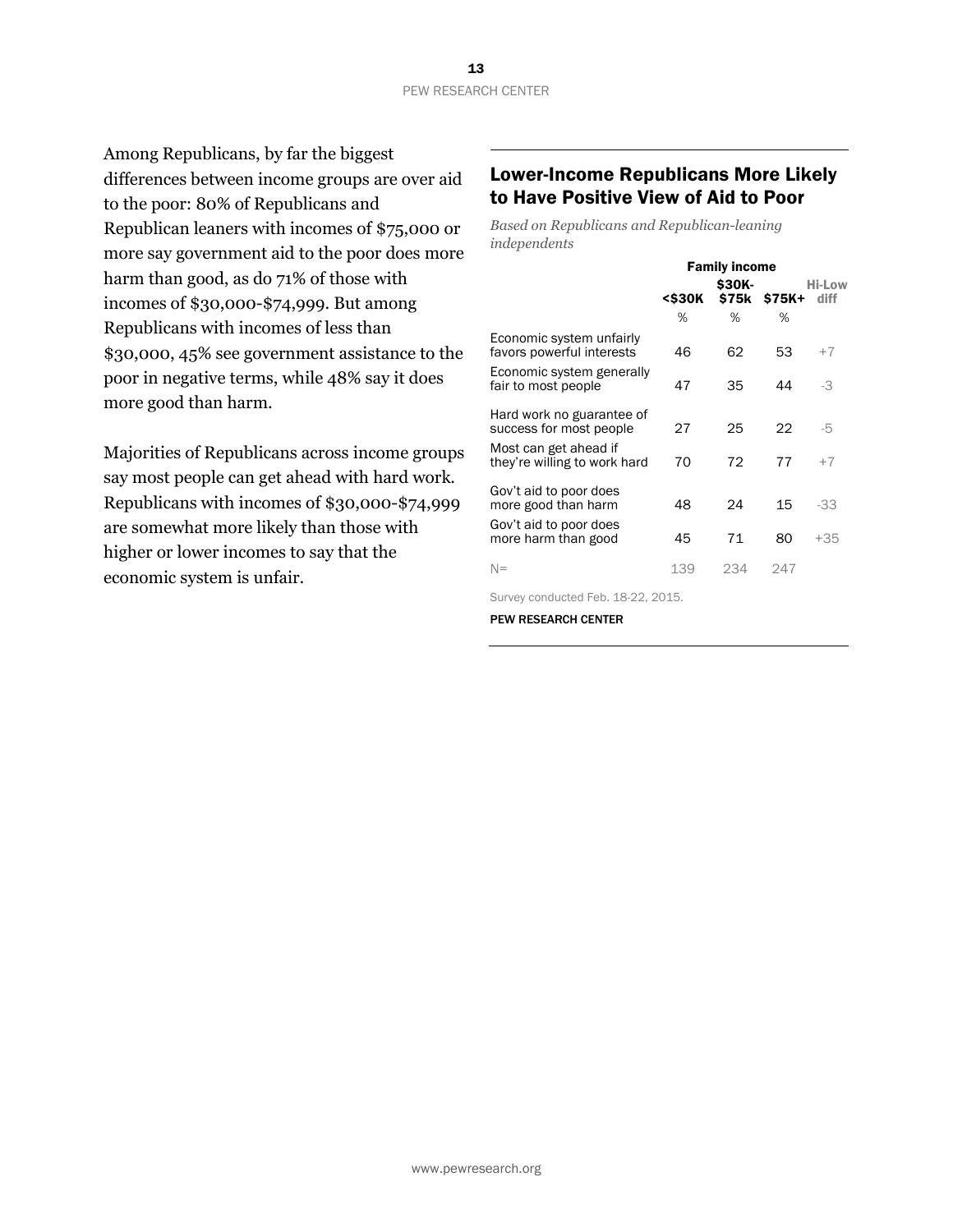# **Views of Social Class**

Amid debate over which policies would do the most to improve the lives of the middle class, large percentages of Americans identify with the term – either completely or with some qualification.

When asked to choose from five names for the social classes, 47% say they are middle class, 29% say they are lower-middle class, while 11% say they are upper-middle class.

Just 1% say they belong in the upper class. Somewhat more (10%) place themselves at the bottom of the scale and say they are lower class.

Views on this question have changed little over the past year. In January 2014, 44% described themselves as middle class, 28% as lowermiddle class and 13% as upper-middle class.

# Nearly Half Describe Themselves as 'Middle Class'

*Which of these social classes would you say you belong in?*



Survey conducted Feb. 18-22, 2015. Don't know responses not shown.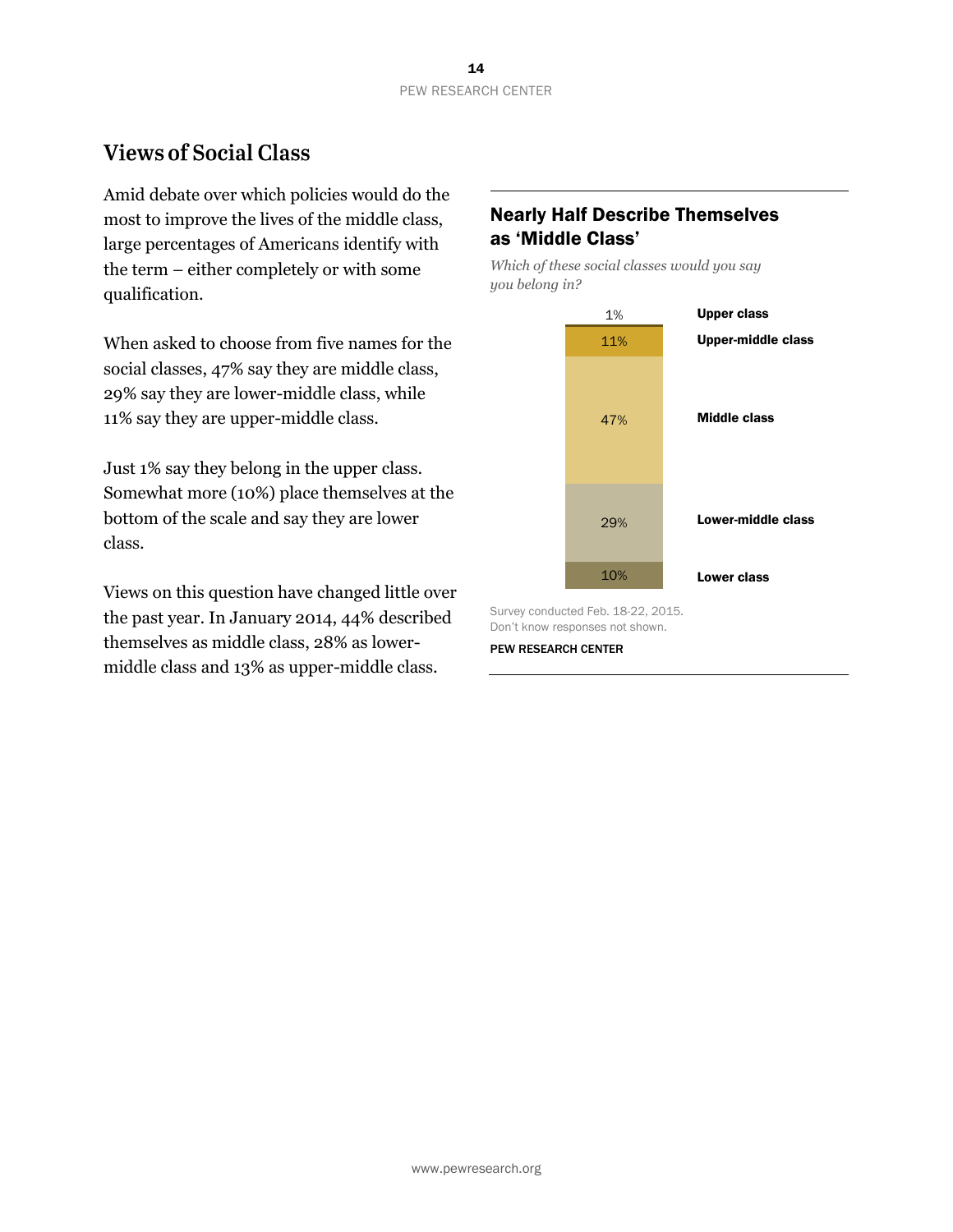Those with family incomes of \$100,000 a year or more are among the most likely to place themselves at the top of the social class ladder: 40% say they are either upper-middle or upper class. However, 51% say they belong in the middle class and 8% say they are lower-middle class.

Among those with incomes of \$75,000-\$99,999 and \$50,000-\$74,999, majorities describe themselves as middle class. Those with smaller incomes are more likely to say they are lower-middle class or lower class.

Those with a post-graduate (28%) or college (22%) degree are more likely than those with some college experience (7%) or no college experience (8%) to say they are either uppermiddle or upper class. Nonetheless, just 3% of postgraduates describe themselves as "upper class."

# Few with Family Incomes of \$100K+ Embrace the Label 'Upper Class'

*Which of these social classes would you say you belong in?*

|                    | <b>Upper</b><br>class | Upper-<br>middle<br>class | <b>Middle</b><br>class | Lower-<br>middle<br>class | Lower<br>class | <b>DK</b> |
|--------------------|-----------------------|---------------------------|------------------------|---------------------------|----------------|-----------|
|                    | %                     | %                         | %                      | %                         | %              | %         |
| Total              | $\mathbf{1}$          | 11                        | 47                     | 29                        | 10             | $1 = 100$ |
| White              | 2                     | 14                        | 49                     | 28                        | $\overline{7}$ | $1 = 100$ |
| <b>Black</b>       | $\mathbf{1}$          | 6                         | 41                     | 39                        | 12             | $2 = 100$ |
| Hispanic           | 1                     | 4                         | 46                     | 25                        | 23             | $1 = 100$ |
| 18-29              | $\overline{c}$        | 9                         | 43                     | 34                        | 12             | $* = 100$ |
| 30-49              | $\mathbf{1}$          | 12                        | 48                     | 29                        | 11             | $* = 100$ |
| 50-64              | $\mathbf{1}$          | 10                        | 48                     | 28                        | 10             | $2 = 100$ |
| $65+$              | 2                     | 15                        | 47                     | 26                        | 9              | $1 = 100$ |
| Post-graduate      | 3                     | 24                        | 49                     | 19                        | $\overline{2}$ | $3 = 100$ |
| College graduate   | 2                     | 19                        | 54                     | 21                        | $\overline{2}$ | $1 = 100$ |
| Some college       | $\star$               | $\overline{7}$            | 51                     | 33                        | 9              | $* = 100$ |
| HS or less         | 1                     | 7                         | 40                     | 33                        | 18             | $1 = 100$ |
| Family income      |                       |                           |                        |                           |                |           |
| \$100,000 or more  | 6                     | 34                        | 51                     | 8                         | 0              | $1 = 100$ |
| \$75,000-\$99,999  | $\star$               | 16                        | 68                     | 15                        | $\mathbf{1}$   | $* = 100$ |
| \$50,000-\$74,999  | 1                     | 8                         | 61                     | 29                        | 1              | $0 = 100$ |
| \$30,000-\$49,999  | 0                     | 4                         | 36                     | 53                        | 5              | $1 = 100$ |
| Less than \$30,000 | $\mathbf{1}$          | 3                         | 34                     | 34                        | 27             | $1 = 100$ |
| Republican         | $\overline{2}$        | 14                        | 53                     | 27                        | 5              | $1 = 100$ |
| Democrat           | $\overline{2}$        | 10                        | 46                     | 30                        | 12             | $1 = 100$ |
| Independent        | $\mathbf{1}$          | 12                        | 45                     | 31                        | 11             | $1 = 100$ |

Survey conducted Feb. 18-22, 2015. Figures may not add to 100% because of rounding. Whites and blacks include only those who are not Hispanic; Hispanics are of any race.

PEW RESEARCH CENTER

There also are racial and

ethnic differences in how people describe their social class; about half of blacks (51%) and Hispanics (48%) say they are either lower-middle class or lower class, compared with 35% of whites.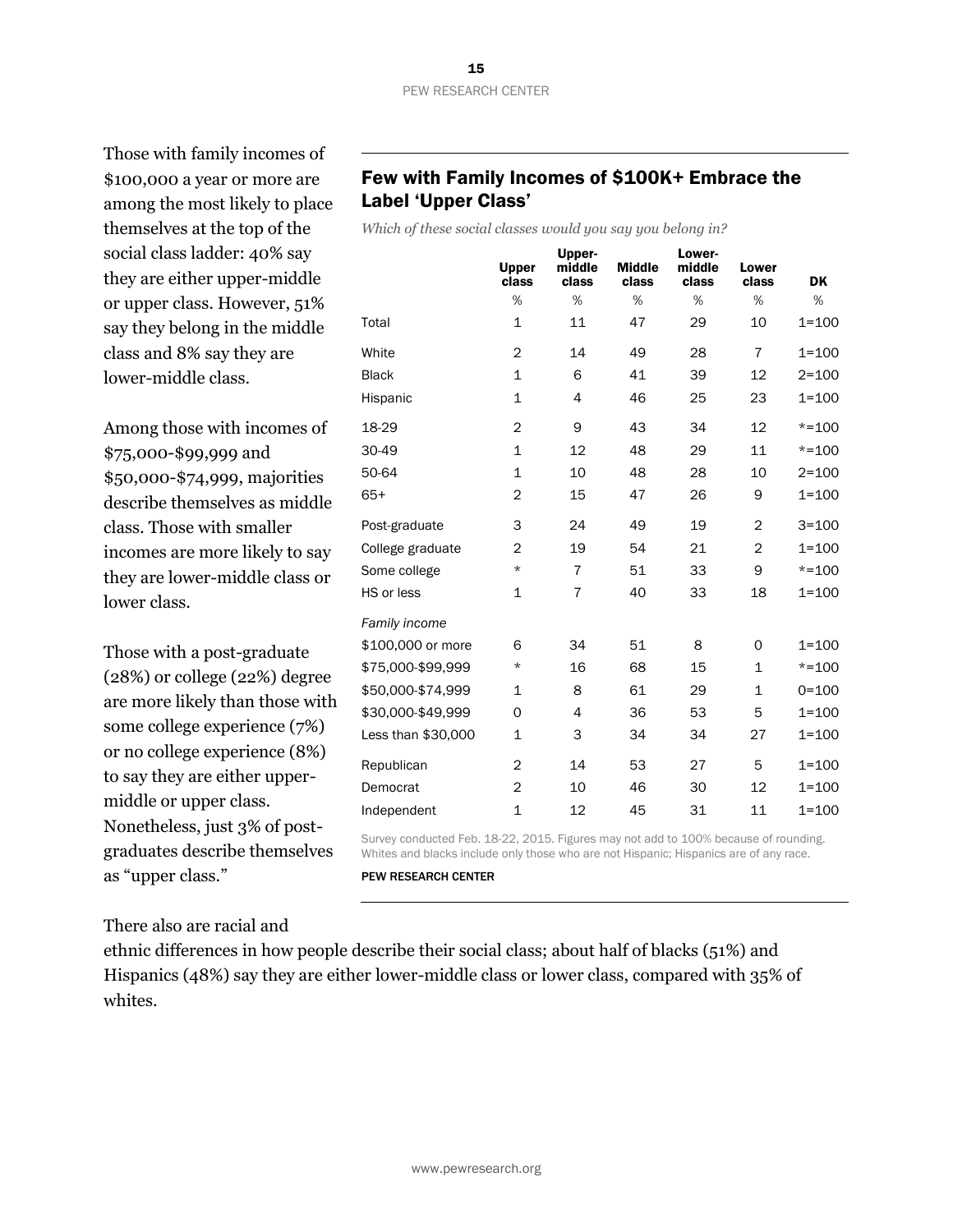# About the Survey

The analysis in this report is based on telephone interviews conducted February 18-22, 2015 among a national sample of 1,504 adults, 18 years of age or older, living in all 50 U.S. states and the District of Columbia (526 respondents were interviewed on a landline telephone, and 978 were interviewed on a cell phone, including 559 who had no landline telephone). The survey was conducted by interviewers at Princeton Data Source under the direction of Princeton Survey Research Associates International. A combination of landline and cell phone random digit dial samples were used; both samples were provided by Survey Sampling International. Interviews were conducted in English and Spanish. Respondents in the landline sample were selected by randomly asking for the youngest adult male or female who is now at home. Interviews in the cell sample were conducted with the person who answered the phone, if that person was an adult 18 years of age or older. For detailed information about our survey methodology, see <http://www.pewresearch.org/methodology/u-s-survey-research/>

The combined landline and cell phone sample are weighted using an iterative technique that matches gender, age, education, race, Hispanic origin and nativity and region to parameters from the 2013 Census Bureau's American Community Survey and population density to parameters from the Decennial Census. The sample also is weighted to match current patterns of telephone status (landline only, cell phone only, or both landline and cell phone), based on extrapolations from the 2014 National Health Interview Survey. The weighting procedure also accounts for the fact that respondents with both landline and cell phones have a greater probability of being included in the combined sample and adjusts for household size among respondents with a landline phone. The margins of error reported and statistical tests of significance are adjusted to account for the survey's design effect, a measure of how much efficiency is lost from the weighting procedures.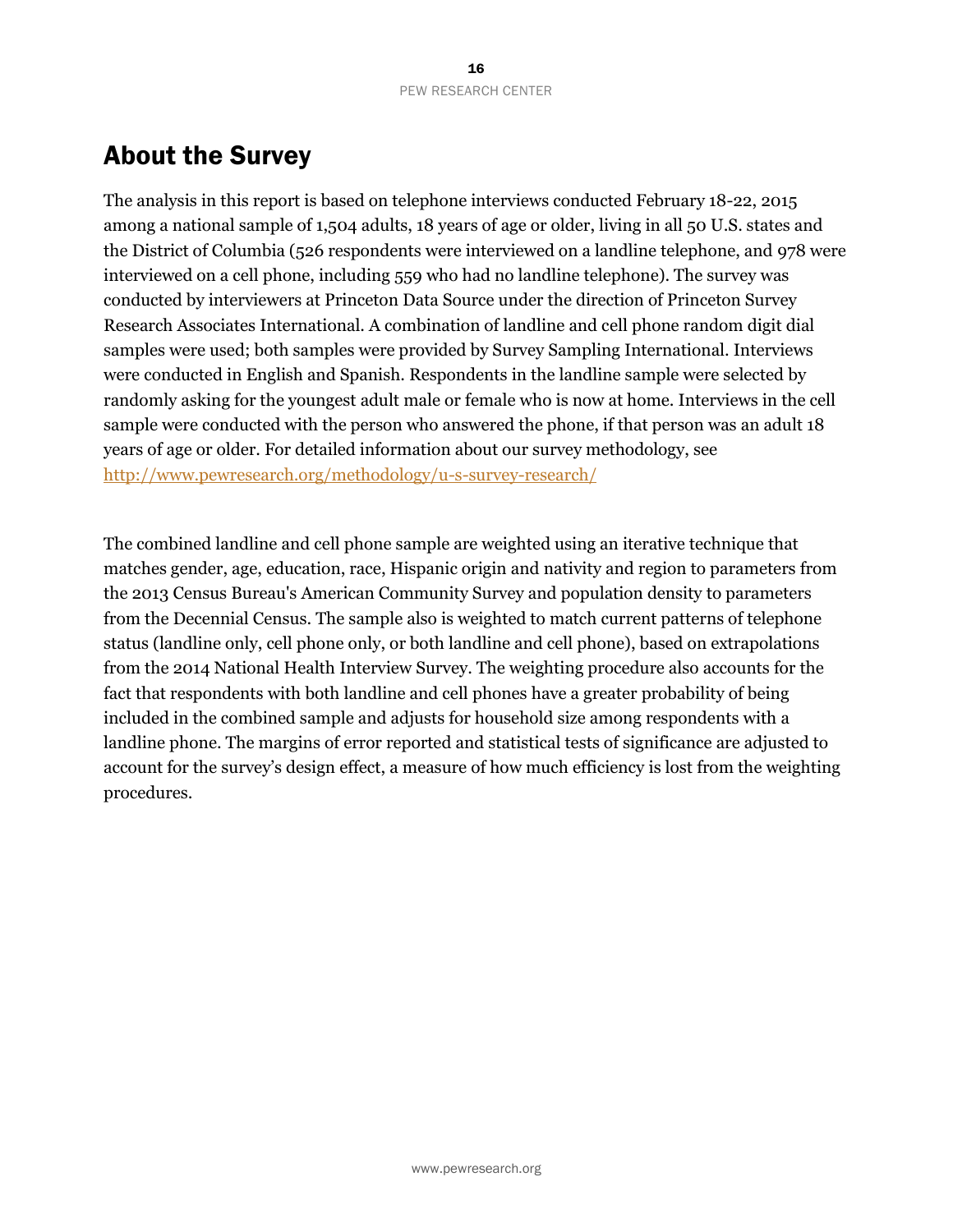| Group        | Unweighted<br>sample size | Plus or minus         |
|--------------|---------------------------|-----------------------|
| Total sample | 1.504                     | 2.9 percentage points |
| Republican   | 399                       | 5.6 percentage points |
| Democrat     | 440                       | 5.4 percentage points |
| Independent  | 585                       | 4.6 percentage points |

The following table shows the unweighted sample sizes and the error attributable to sampling that would be expected at the 95% level of confidence for different groups in the survey:

Sample sizes and sampling errors for other subgroups are available upon request.

In addition to sampling error, one should bear in mind that question wording and practical difficulties in conducting surveys can introduce error or bias into the findings of opinion polls.

Pew Research Center is a nonprofit, tax-exempt 501(c)3 organization and a subsidiary of The Pew Charitable Trusts, its primary funder.

© Pew Research Center, 2015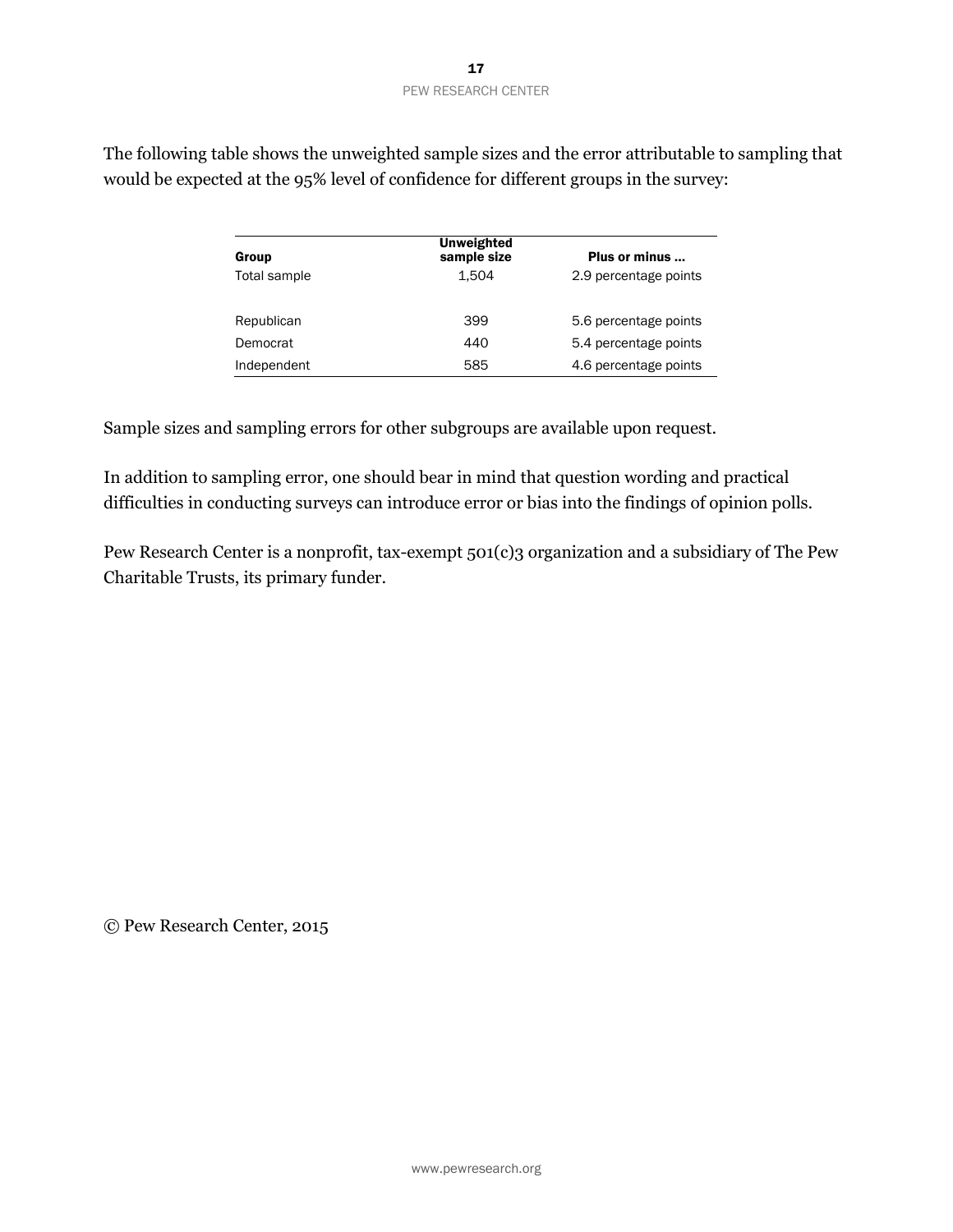PEW RESEARCH CENTER

#### **PEW RESEARCH CENTER FEBRUARY 2015 POLITICAL SURVEY FINAL TOPLINE FEBRUARY 18-22, 2015 N=1,504**

#### **QUESTIONS 1-2, 5, 8 PREVIOUSLY RELEASED**

#### **NO QUESTIONS 3-4, 6-7, 9-10**

#### **ASK ALL:**

Q.11 As I read you some pairs of statements please tell me whether the FIRST statement or the SECOND statement comes closer to your own views — even if neither is exactly right. The first pair is **[READ AND RANDOMIZE ITEMS; RANDOMIZE PAIRS BUT NOT STATEMENTS WITHIN EACH**  PAIR]. Next, [NEXT PAIR] [IF NECESSARY: "Which statement comes closer to your views, even if neither is exactly right?"]

|    |                       | Government aid to the<br>poor does more harm than | Government aid to the<br>poor does more good than<br>harm, because people |                         |
|----|-----------------------|---------------------------------------------------|---------------------------------------------------------------------------|-------------------------|
|    |                       | good, by making people<br>too dependent on        | can't get out of poverty<br>until their basic needs are                   | (VOL.)<br>Both/Neither/ |
| a. |                       | government assistance                             | met                                                                       | DK/Ref                  |
|    | Feb 18-22, 2015       | 44                                                | 49                                                                        |                         |
|    | Jan 23-Mar 16, 2014   | 48                                                | 47                                                                        | 6                       |
|    | Jan 15-19, 2014 $(U)$ | 44                                                | 49                                                                        |                         |
|    |                       | The economic system in<br>this country unfairly   | The economic system in<br>this country is generally                       | (VOL.)<br>Both/Neither/ |

|                           | GHS COUNTS UNIQUITY<br>favors powerful interests | und country is generally<br>fair to most Americans | <b>DULITIVERTIEL</b><br>DK/Ref |
|---------------------------|--------------------------------------------------|----------------------------------------------------|--------------------------------|
| Feb 18-22, 2015           |                                                  |                                                    |                                |
| Jan 29-Feb 9, 2014 $^{1}$ |                                                  | 34                                                 |                                |

#### **ITEM c PREVIOUSLY RELEASED**

|    |                          | Most people who want to<br>get ahead can make it if<br>they're willing to work | Hard work and<br>determination are no<br>guarantee of success | (VOL.)<br>Both/Neither/ |
|----|--------------------------|--------------------------------------------------------------------------------|---------------------------------------------------------------|-------------------------|
| d. |                          | hard                                                                           | for most people                                               | DK/Ref                  |
|    | Feb 18-22, 2015          | 64                                                                             | 33                                                            |                         |
|    | Jan 23-Mar 16, 2014      | 65                                                                             | 32                                                            |                         |
|    | Jan 15-19, 2014 $(U)$    | 60                                                                             | 38                                                            |                         |
|    | Dec 7-11, 2011           | 58                                                                             | 40                                                            |                         |
|    | Aug 25-Sep 6, 2010 (RVs) | 64                                                                             | 33                                                            |                         |
|    | March, 2006              | 64                                                                             | 33                                                            |                         |
|    | December, 2005           | 64                                                                             | 33                                                            |                         |
|    | December, 2004           | 68                                                                             | 28                                                            |                         |
|    | September, 2000          | 73                                                                             | 24                                                            |                         |
|    | August, 1999             | 74                                                                             | 23                                                            |                         |
|    | July, 1994               | 68                                                                             | 30                                                            |                         |

#### **NO QUESTIONS 12, 14-15, 19-24, 30-50**

#### **QUESTIONS 13, 16-18, 51b-c PREVIOUSLY RELEASED**

#### **QUESTIONS 25-29, 51a HELD FOR FUTURE RELEASE**

 $\frac{1}{1}$ 

Item was asked Jan. 29-Feb.9, 2014 (N=2,787).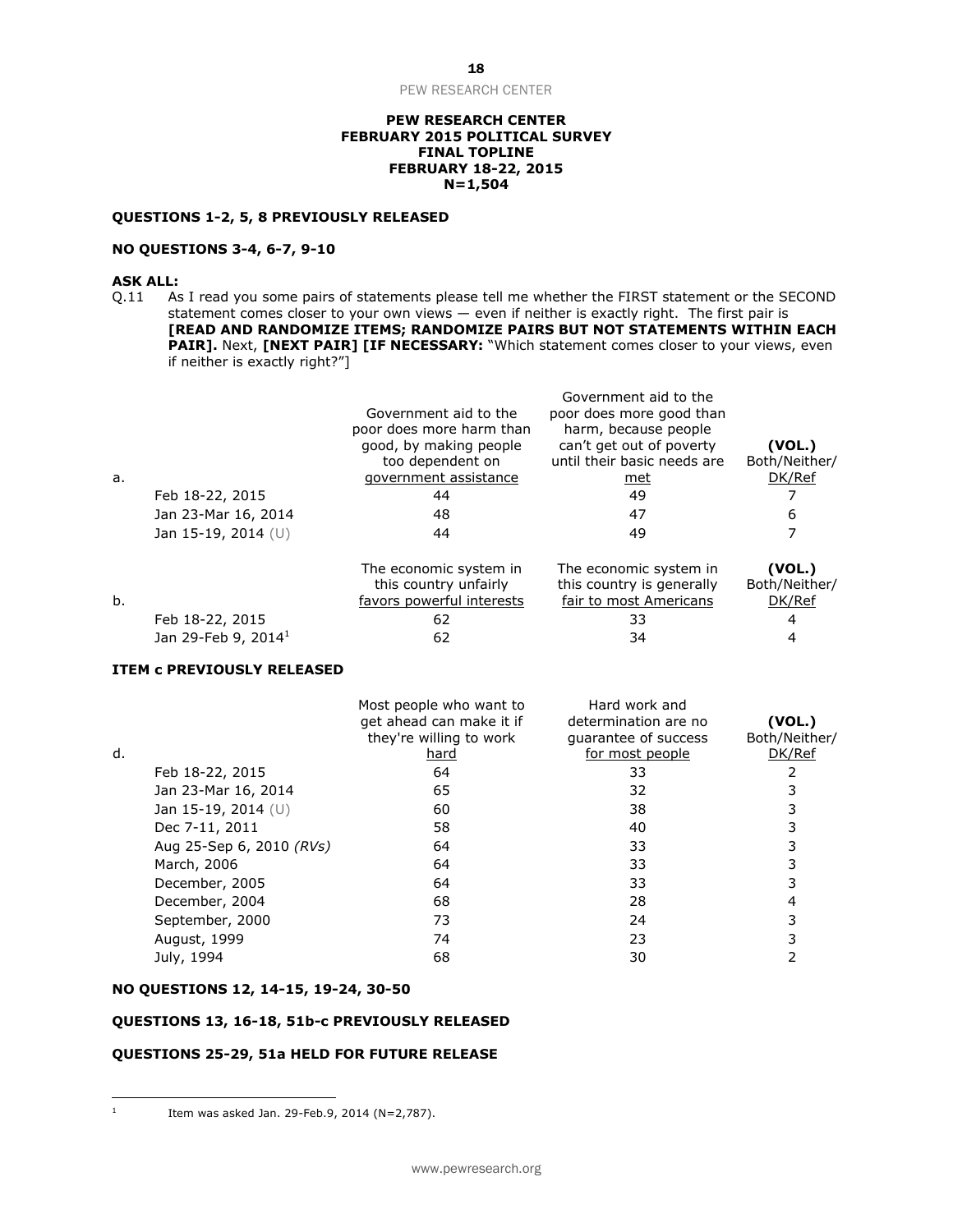### **ASK ALL:**

Thinking about the nation's economy...<br>Q.52 How would you rate economic How would you rate economic conditions in this country today... as excellent, good, only fair, or poor?

|                                   |                |             | Only        |             | (VOL.)        |
|-----------------------------------|----------------|-------------|-------------|-------------|---------------|
|                                   | Excellent      | <u>Good</u> | <u>fair</u> | <u>Poor</u> | <u>DK/Ref</u> |
| Feb 18-22, 2015                   | 2              | 23          | 43          | 31          | $\ast$        |
| Jan 7-11, 2015                    | 4              | 23          | 48          | 24          | $\ast$        |
| Oct 15-20, 2014                   | 2              | 19          | 45          | 33          | 1             |
| Aug 20-24, 2014                   | 1              | 19          | 48          | 31          | 1             |
| Jul 8-14, 2014                    | 2              | 17          | 46          | 35          | $\ast$        |
| Apr 23-27, 2014 (U)               | 2              | 15          | 43          | 40          | 1             |
| Jan 15-19, 2014 $(U)$             | $\mathbf{1}$   | 15          | 45          | 39          | 1             |
| Dec 3-8, 2013 $(U)$               | $\mathbf 1$    | 14          | 48          | 36          | 1             |
| Oct 9-13, 2013                    | 1              | 12          | 39          | 48          | $\ast$        |
| Sep 4-8, 2013                     | 2              | 17          | 48          | 32          | $\ast$        |
| Jul 17-21, 2013                   | $\overline{2}$ | 15          | 45          | 37          | 1             |
| Jun 12-16, 2013                   | $\overline{2}$ | 21          | 47          | 29          | $\ast$        |
| Mar 13-17, 2013                   | 1              | 15          | 43          | 40          | 1             |
| Jan 9-13, 2013                    | 2              | 11          | 38          | 49          | 1             |
| Dec 5-9, 2012                     | 1              | 14          | 50          | 35          | 1             |
| Oct 24-28, 2012                   | 1              | 12          | 42          | 44          | 1             |
| Sep 12-16, 2012                   | 1              | 12          | 43          | 44          | 1             |
| Jun 7-17, 2012                    | 1<br>1         | 9<br>9      | 47<br>38    | 42<br>51    | 1<br>1        |
| Mar 7-11, 2012<br>Feb 8-12, 2012  | 1              | 10          | 46          | 43          | 1             |
| Jan 11-16, 2012                   | 2              | 9           | 42          | 47          | 1             |
| Dec 7-11, 2011                    | $\ast$         | 8           | 38          | 53          | 1             |
| Aug 17-21, 2011                   | 1              | 6           | 37          | 56          | 1             |
| Jun 15-19, 2011                   | $\ast$         | 8           | 45          | 46          | 1             |
| Mar 30-Apr 3, 2011                | 1              | 7           | 38          | 53          | 1             |
| Feb 2-7, 2011                     | 1              | 11          | 45          | 42          | 1             |
| Dec 1-5, 2010                     | 1              | 8           | 44          | 45          | 1             |
| Oct 13-18, 2010                   | 1              | 7           | 38          | 54          | 1             |
| Aug 25-Sep 6, 2010                | 1              | 7           | 43          | 48          | 1             |
| Jun 3-6, 2010                     | 1              | 8           | 48          | 43          | 1             |
| Apr 21-26, 2010                   | $\ast$         | 11          | 39          | 49          | 1             |
| Mar 10-14, 2010                   | 1              | 6           | 39          | 53          | 1             |
| Feb 3-9, 2010                     | 1              | 7           | 38          | 53          | 1             |
| Dec 9-13, 2009                    | 1<br>$\ast$    | 7           | 41          | 50          | 1             |
| Oct 28-Nov 8, 2009                |                | 8           | 41          | 50          | 1             |
| Sep 30-Oct 4, 2009                | 1<br>$\ast$    | 8           | 43          | 48          | 1             |
| Aug 11-17, 2009                   | 1              | 8<br>8      | 38<br>39    | 52<br>52    | 2<br>1        |
| Jun 10-14, 2009<br>Mar 9-12, 2009 | $\ast$         | 6           | 25          | 68          | 1             |
| Feb 4-8, 2009                     | $\ast$         | 4           | 24          | 71          | 1             |
| December, 2008                    | $\ast$         | 7           | 33          | 59          | 1             |
| November, 2008                    | 1              | 6           | 28          | 64          | 1             |
| Late October, 2008                | $\ast$         | 7           | 25          | 67          | 1             |
| Early October, 2008               | 1              | 8           | 32          | 58          | 1             |
| Late September, 2008              | $\ast$         | 7           | 27          | 65          | 1             |
| July, 2008                        | 1              | 9           | 39          | 50          | 1             |
| April, 2008                       | $\mathbf{1}$   | 10          | 33          | 56          | $\ast$        |
| March, 2008                       | 1              | 10          | 32          | 56          | 1             |
| Early February, 2008              | 1              | 16          | 36          | 45          | 2             |
| January, 2008                     | 3              | 23          | 45          | 28          | 1             |
| November, 2007                    | 3              | 20          | 44          | 32          | 1             |
| September, 2007                   | 3              | 23          | 43          | 29          | 2             |
| June, 2007                        | 6              | 27          | 40          | 25          | 2             |
| February, 2007                    | 5              | 26          | 45          | 23          | $\mathbf{1}$  |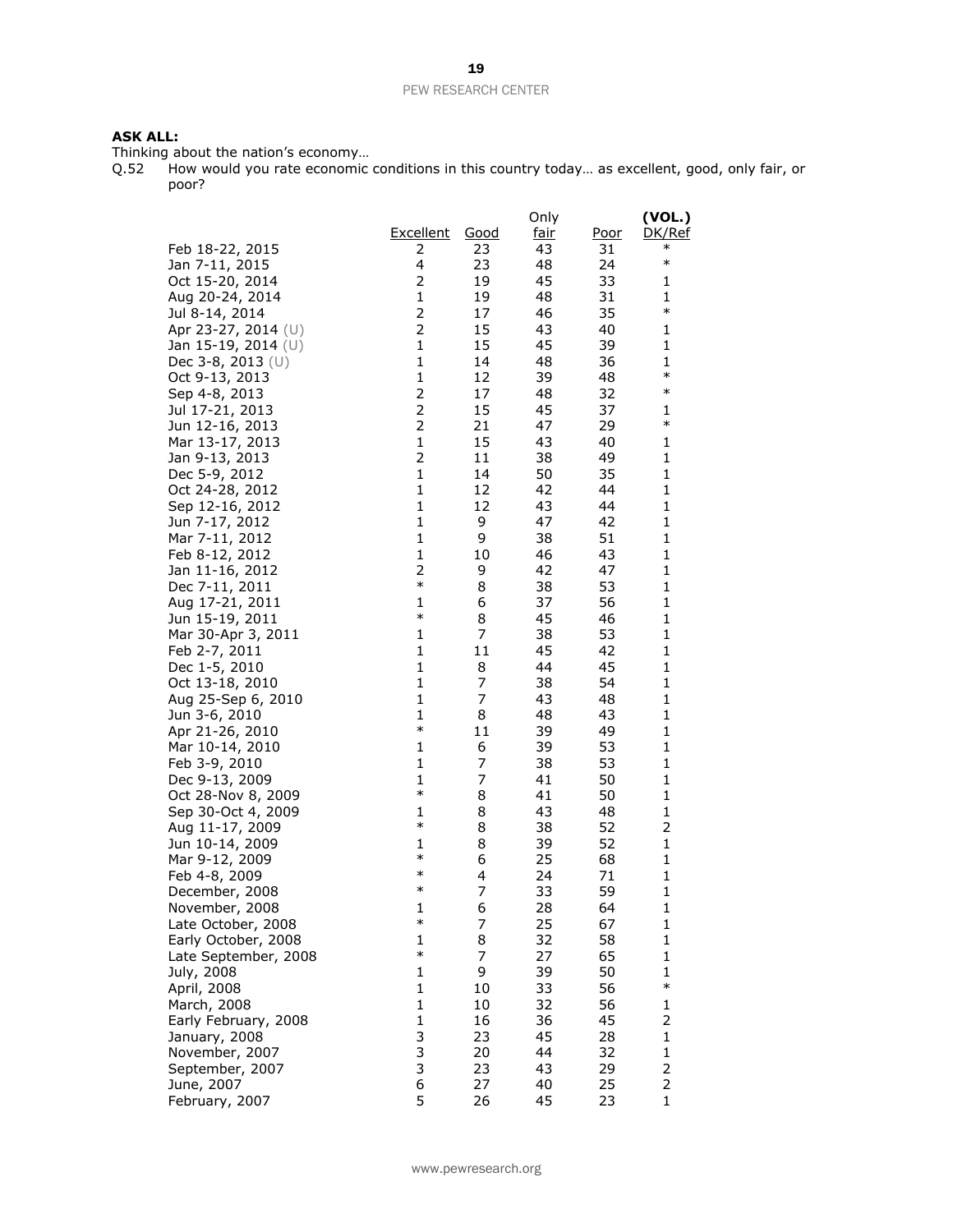#### **Q.52 CONTINUED…**

| ,,,,,,,,,,,,,,,                  |           |      |              |      |                 |
|----------------------------------|-----------|------|--------------|------|-----------------|
|                                  | Excellent | Good | Only<br>fair | Poor | YOL.)<br>DK/Ref |
| December, 2006                   | 6         | 32   | 41           | 19   | 2               |
| Early November, 2006 (RVs)       | 9         | 35   | 37           | 17   | 2               |
| Late October, 2006               | 6         | 27   | 40           | 25   | 2               |
| September, 2006                  | 5         | 32   | 41           | 20   | 2               |
| March, 2006                      | 4         | 29   | 44           | 22   |                 |
| January, 2006                    | 4         | 30   | 45           | 19   | 2               |
| Early October, 2005              | 2         | 23   | 45           | 29   |                 |
| Mid-September, 2005              | 3         | 28   | 44           | 24   |                 |
| Mid-May, 2005                    | 3         | 29   | 47           | 20   |                 |
| January, 2005                    | 3         | 36   | 45           | 15   |                 |
| December, 2004                   | 3         | 33   | 43           | 20   |                 |
| Early November, 2004 (RVs)       | 5         | 31   | 37           | 26   |                 |
| Mid-September, 2004              | 4         | 34   | 40           | 20   | 2               |
| August, 2004                     | 3         | 30   | 45           | 21   |                 |
| Late April, 2004                 | 4         | 34   | 38           | 22   | 2               |
| Late February, 2004 <sup>2</sup> | 2         | 29   | 42           | 26   |                 |
|                                  |           |      |              |      |                 |

# **ASK ALL:**<br>Q.53 A

Q.53 A year from now, do you expect that economic conditions in the country as a whole will be better than they are at present, or worse, or just about the same as now?

|                     | <u>Better</u> | <u>Worse</u> | <u>Same</u> | (VOL.)<br>DK/Ref |
|---------------------|---------------|--------------|-------------|------------------|
| Feb 18-22, 2015     | 27            | 20           | 52          | 1                |
| Jan 7-11, 2015      | 31            | 17           | 51          | 1                |
| Oct 15-20, 2014     | 27            | 21           | 50          | 3                |
| Aug 20-24, 2014     | 22            | 22           | 54          | 2                |
| Jul 8-14, 2014      | 26            | 22           | 51          | $\mathbf{1}$     |
| Apr 23-27, 2014 (U) | 25            | 24           | 49          | $\overline{2}$   |
| Jan 15-19, 2014 (U) | 27            | 22           | 50          | $\mathbf{1}$     |
| Oct 9-13, 2013      | 25            | 28           | 44          | 3                |
| Sep 4-8, 2013       | 28            | 25           | 46          | $\mathbf 1$      |
| Jun 12-16, 2013     | 33            | 19           | 47          | 1                |
| Mar 13-17, 2013     | 25            | 32           | 41          | $\mathbf{1}$     |
| Jan 9-13, 2013      | 33            | 25           | 40          | 2                |
| Dec 5-9, 2012       | 37            | 25           | 36          | 2                |
| Sep 12-16, 2012     | 43            | 8            | 42          | 8                |
| Jun 7-17, 2012      | 34            | 11           | 50          | 5                |
| Mar 7-11, 2012      | 44            | 14           | 38          | 4                |
| Feb 8-12, 2012      | 44            | 10           | 42          | 3                |
| Jan 11-16, 2012     | 34            | 16           | 46          | 3                |
| Dec 7-11, 2011      | 28            | 18           | 50          | 4                |
| Aug 17-21, 2011     | 29            | 18           | 50          | $\overline{2}$   |
| Jun 15-19, 2011     | 29            | 23           | 46          | $\overline{2}$   |
| Oct 13-18, 2010     | 35            | 16           | 45          | 4                |
| Apr 21-26, 2010     | 42            | 19           | 36          | 3                |
| Feb 3-9, 2010       | 42            | 16           | 40          |                  |
| Dec 9-13, 2009      | 42            | 17           | 38          | 332323           |
| Oct 28-Nov 8, 2009  | 39            | 19           | 39          |                  |
| Sep 30-Oct 4, 2009  | 45            | 15           | 38          |                  |
| Aug 11-17, 2009     | 45            | 19           | 33          |                  |
| Jun 10-14, 2009     | 48            | 16           | 34          |                  |
| Mar 9-12, 2009      | 41            | 19           | 37          |                  |
| Feb 4-8, 2009       | 40            | 18           | 38          | 4                |
| December, 2008      | 43<br>46      | 17           | 36          | 4                |
| Early October, 2008 |               | 16           | 30          | 8                |
| July, 2008          | 30            | 21           | 41          | 8                |

 $\overline{2}$ Earlier trends available from Gallup.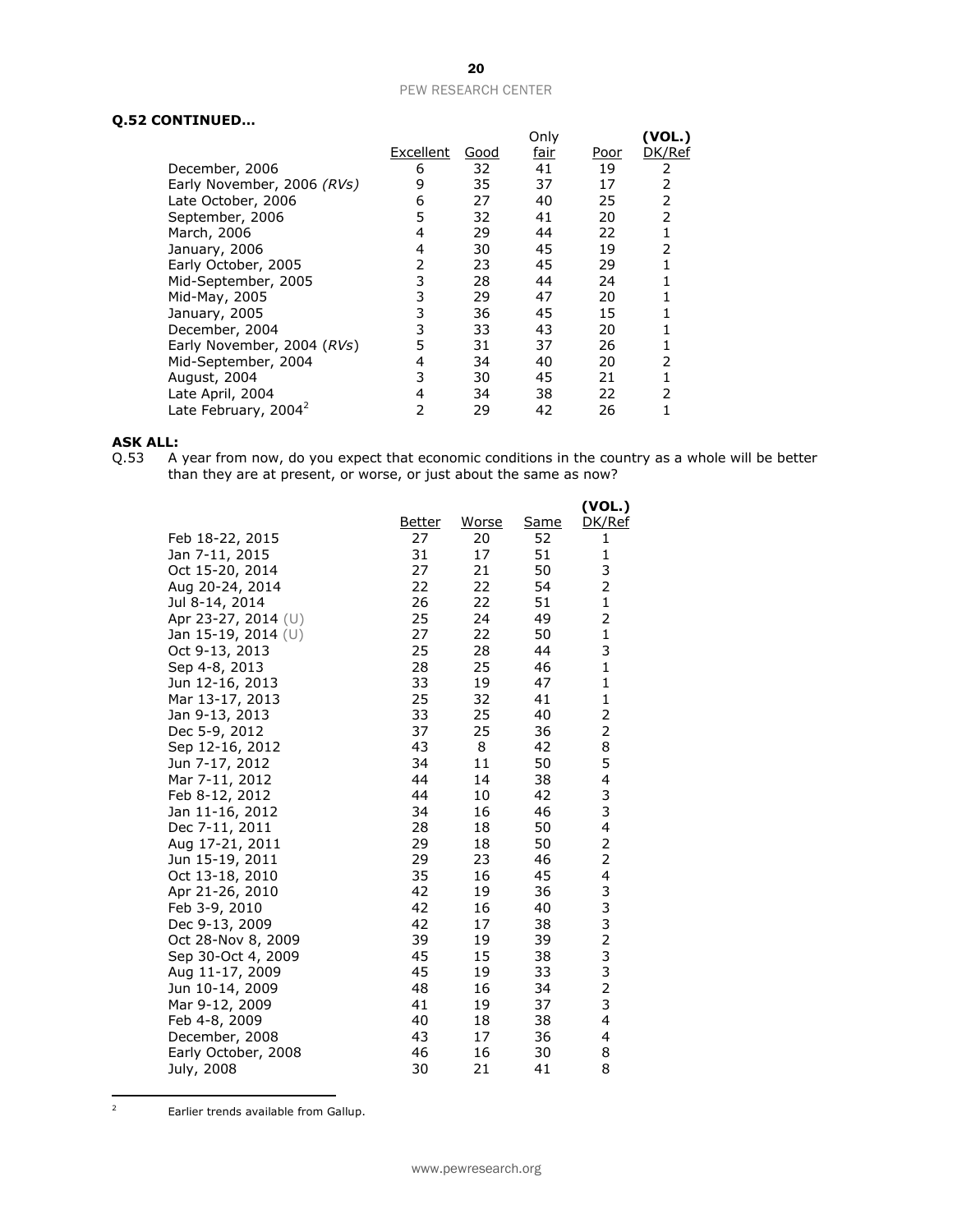#### **Q.53 CONTINUED...**

|                               |        |       |             | (VOL.)        |
|-------------------------------|--------|-------|-------------|---------------|
|                               | Better | Worse | <u>Same</u> | DK/Ref        |
| March, 2008                   | 33     | 22    | 39          | 6             |
| January, 2008                 | 20     | 26    | 48          | 6             |
| September, 2007               | 19     | 23    | 53          | 5             |
| June, 2007                    | 16     | 24    | 55          | 5             |
| February, 2007                | 17     | 20    | 58          | 5             |
| December, 2006                | 22     | 18    | 56          | 4             |
| September, 2006               | 16     | 25    | 55          | 4             |
| January, 2006                 | 20     | 22    | 55          | 3<br>3        |
| Early October, 2005           | 20     | 32    | 45          |               |
| Mid-September, 2005           | 18     | 37    | 43          | $\frac{2}{3}$ |
| Mid-May, 2005                 | 18     | 24    | 55          |               |
| January, 2005                 | 27     | 18    | 52          | 3             |
| August, 2004                  | 36     | 9     | 47          | 8             |
| Late February, 2004           | 39     | 12    | 41          | 8             |
| September, 2003               | 37     | 17    | 43          | 3             |
| May, 2003                     | 43     | 19    | 35          | 3             |
| Late March, 2003              | 33     | 23    | 37          | 7             |
| January, 2003                 | 30     | 20    | 44          | 6             |
| January, 2002                 | 44     | 17    | 36          | 3             |
| Newsweek: January, 2001       | 18     | 33    | 44          | 5             |
| June, 2000                    | 15     | 24    | 55          | 6             |
| Early October, 1998 (RVs)     | 16     | 22    | 57          | 5             |
| Early September, 1998         | 18     | 17    | 61          | 4             |
| May, 1990                     | 18     | 31    | 45          | 6             |
| February, 1989                | 25     | 22    | 49          | 4             |
| September, 1988 (RVs)         | 24     | 16    | 51          | 9             |
| May, 1988                     | 24     | 20    | 46          | 10            |
| January, 1988                 | 22     | 26    | 45          | 7             |
| Newsweek: January, 1984 (RVs) | 35     | 13    | 49          | 3             |

# **ASK ALL:**<br>Q.54 0

Overall, which of the following best describes how the recession affected your own personal financial situation? **[READ AND RANDOMIZE OPTIONS 1 AND 3; KEEP OPTION 2 SECOND]**

| Feb 18-22<br><u> 2015</u> |                                                                              | Sep 4-8<br>2013 | Jan 11-16 Mar 8-14 Feb 2-7<br>2012 | 2011 | 2011 |
|---------------------------|------------------------------------------------------------------------------|-----------------|------------------------------------|------|------|
| 30                        | It had a major effect, and your finances<br>have not recovered               | 33              | 36                                 | 40   | 36   |
| 29                        | It had a major effect, but your finances<br>have mostly recovered            | 28              | 28                                 | 24   | 25   |
| 40                        | It did not have a major effect on your finances<br>Don't know/Refused (VOL.) | 37              | 33<br>4                            | 34   | 37   |

#### **NO QUESTION 55**

#### **ASK ALL:**

Q.56 Thinking about the U.S. economic system in general, compared with before the 2008 financial crisis, do you think the U.S. economic system is **[READ AND RANDOMIZE]**?

| Feb 18-22      |                                                                  | Sep 4-8 |
|----------------|------------------------------------------------------------------|---------|
| 2015           |                                                                  | 2013    |
| 34             | More secure today than it was before the 2008 economic crisis    | 33      |
| 63             | No more secure today than it was before the 2008 economic crisis | 63      |
| $\overline{a}$ | Don't know/Refused (VOL.)                                        | 4       |

#### **NO QUESTION 57**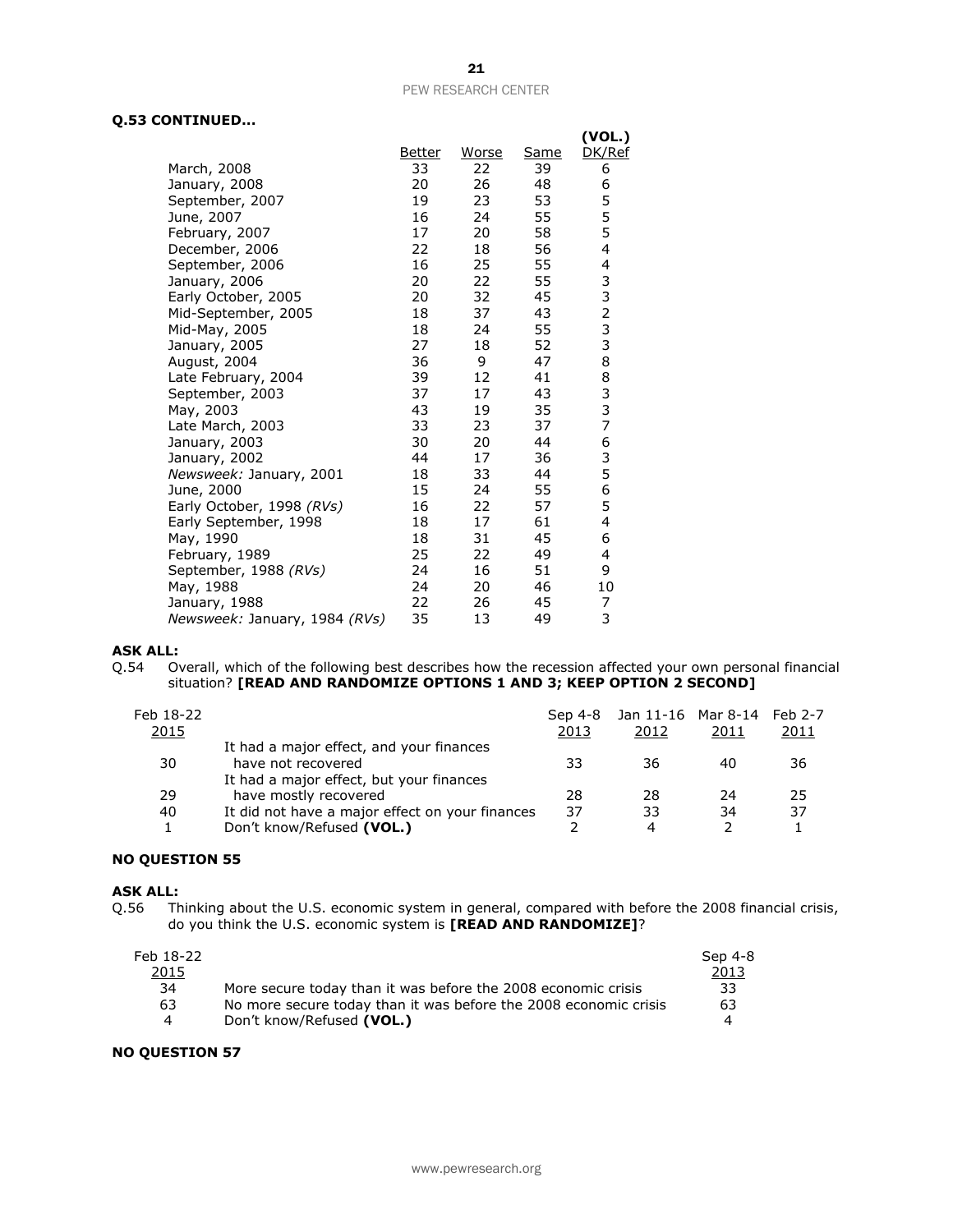#### PEW RESEARCH CENTER

#### **ASK FORM 1 ONLY [N=755]:**

Q.58F1 Thinking about the recession that began in 2008 … Please tell me whether you think each of the following has fully recovered from the recession, partially recovered, or hardly recovered at all. First, **[INSERT ITEM; RANDOMIZE]**? Have/Has **[ITEM]** fully recovered from the recession, partially recovered, or hardly recovered at all? What about **[INSERT ITEM]**? **[IF NECESSARY:**  Have/has **[ITEM]** fully recovered from the recession, partially recovered, or hardly recovered at all**]**?

|      |                                                        | Fully<br>recovered | Partially<br>recovered | Hardly<br>recovered<br><u>at all</u> | (VOL.)<br>DK/Ref    |
|------|--------------------------------------------------------|--------------------|------------------------|--------------------------------------|---------------------|
| a.F1 | Real estate values<br>Feb 18-22, 2015<br>Sep 4-8, 2013 | 8<br>4             | 63<br>59               | 25<br>33                             | 4<br>$\overline{4}$ |
| b.F1 | The stock market<br>Feb 18-22, 2015<br>Sep 4-8, 2013   | 31<br>21           | 47<br>53               | 13<br>18                             | 9<br>9              |
| c.F1 | The job situation<br>Feb 18-22, 2015<br>Sep 4-8, 2013  | 7<br>2             | 60<br>45               | 32<br>52                             |                     |
| d.F1 | Household incomes<br>Feb 18-22, 2015<br>Sep 4-8, 2013  | 4<br>2             | 51<br>42               | 42<br>54                             | 2<br>$\overline{2}$ |

#### **ASK FORM 2 ONLY [N=749]:**

Q.59F2 Thinking about the federal government's economic policies following the recession that began in 2008 … Do you think these policies have helped **[INSERT ITEM; RANDOMIZE]** a great deal, a fair amount, not too much, or not at all? What about **[NEXT ITEM]**? **[IF NECESSARY**: Have the federal government's policies since the recession helped **[ITEM]** a great deal, a fair amount, not too much, or not at all?**]**

|      |                                                                                               | A great<br><u>deal</u>                      | A fair<br>amount | Not too<br>much | Not at<br>all            | (VOL.)<br>DK/Ref                      |
|------|-----------------------------------------------------------------------------------------------|---------------------------------------------|------------------|-----------------|--------------------------|---------------------------------------|
| a.F2 | Middle-class people<br>Feb 18-22, 2015<br>Sep 4-8, 2013<br>Jul 15-18, 2010                    | 5<br>6<br>2                                 | 21<br>21<br>25   | 41<br>38<br>43  | 31<br>33<br>25           | 2<br>$\overline{2}$<br>$\overline{4}$ |
| b.F2 | Poor people<br>Feb 18-22, 2015<br>Sep 4-8, 2013<br>Jul 15-18, 2010                            | 10<br>$\begin{array}{c} 8 \\ 7 \end{array}$ | 22<br>18<br>24   | 34<br>35<br>37  | 32<br>37<br>27           | 3<br>3<br>5                           |
| c.F2 | Wealthy people<br>Feb 18-22, 2015<br>Sep 4-8, 2013<br>Jul 15-18, 2010                         | 36<br>38<br>31                              | 30<br>21<br>26   | 20<br>20<br>18  | 9<br>13<br>12            | 5<br>8<br>12                          |
| d.F2 | Large banks and financial institutions<br>Feb 18-22, 2015<br>Sep 4-8, 2013<br>Jul 15-18, 2010 | 45<br>40<br>53                              | 26<br>28<br>21   | 16<br>17<br>12  | 8<br>$\overline{7}$<br>6 | 5<br>$\overline{7}$<br>8              |
| e.F2 | Small businesses<br>Feb 18-22, 2015<br>Sep 4-8, 2013<br>Jul 15-18, 2010                       | 7<br>6<br>$\overline{2}$                    | 21<br>23<br>21   | 39<br>35<br>39  | 29<br>32<br>29           | 4<br>4<br>8                           |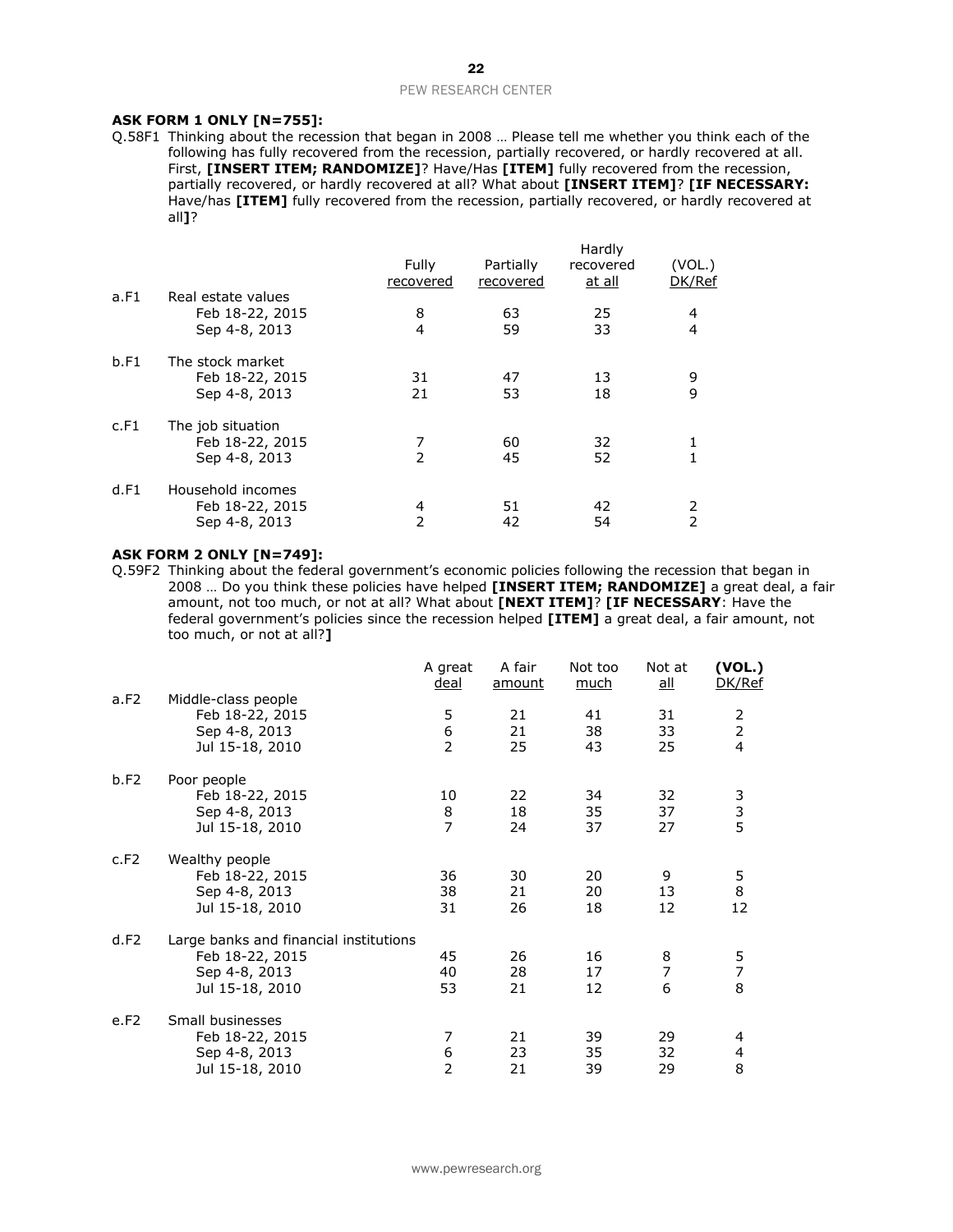#### **Q.59F2 CONTINUED…**

|      |                    | A great<br>deal | A fair<br>amount | Not too<br>much | Not at<br>all | (VOL.)<br>DK/Ref |
|------|--------------------|-----------------|------------------|-----------------|---------------|------------------|
| f.F2 | Large corporations |                 |                  |                 |               |                  |
|      | Feb 18-22, 2015    | 38              | 29               | 18              | 10            | 4                |
|      | Sep 4-8, 2013      | 41              | 26               | 19              |               |                  |
|      | Jul 15-18, 2010    | 44              | 26               |                 |               | 10               |

#### **NO QUESTIONS 60-61, 64-65, 69, 72-73, 77**

#### **QUESTIONS 62-63, 66-68, 70-71, 74-76, 78 PREVIOUSLY RELEASED**

#### **NO QUESTION 79**

#### **ASK ALL:**

Q.80 If you were asked to use one of these commonly used names for the social classes, which would you say you belong in? The upper class, upper-middle class, middle class, lower-middle class, or lower class?

|                       | Upper class | Upper-<br>middle class | Middle<br>class | Lower-<br>middle class | Lower class | (VOL.)<br>DK/Ref |
|-----------------------|-------------|------------------------|-----------------|------------------------|-------------|------------------|
| Feb 18-22, 2015       |             |                        | 47              | 29                     |             |                  |
| Jan 15-19, 2014 (U)   |             |                        | 44              | 28                     |             |                  |
| Jul 16-26, 2012 (SDT) |             |                        | 49              | 25                     |             |                  |
| Apr 4-15, 2012        |             |                        | 47              | 27                     |             |                  |
| Dec 7-11, 2011        |             |                        | 46              | 25                     |             |                  |
| Mar 15-29, 2011 (SDT) |             |                        | 52              | 20                     |             |                  |
| May 11-31, 2010 (SDT) |             | 18                     | 50              | 21                     |             |                  |
| February, 2008 (SDT)  |             | 19                     | 53              | 19                     |             |                  |

#### **ASK ALL:**

PARTY In politics TODAY, do you consider yourself a Republican, Democrat, or independent?

**ASK IF INDEP/NO PREF/OTHER/DK/REF (PARTY=3,4,5,9):**<br>PARTYLN As of today do you lean more to the Republican Pa As of today do you lean more to the Republican Party or more to the Democratic Party?

|                      |            |          |                        | (VOL.)         | (VOL.) |                |            |      |
|----------------------|------------|----------|------------------------|----------------|--------|----------------|------------|------|
|                      |            |          |                        | No             | Other  | (VOL.)         | Lean       | Lean |
|                      | Republican | Democrat | Independent preference |                | party  | DK/Ref         | <u>Rep</u> | Dem  |
| Feb 18-22, 2015      | 24         | 31       | 38                     | 4              | 1      | 1              | 18         | 17   |
| Jan 7-11, 2015       | 21         | 30       | 44                     | 3              | 1      | 1              | 19         | 18   |
| Dec 3-7, 2014        | 24         | 31       | 39                     | 3              | 1      | 2              | 17         | 17   |
| Nov 6-9, 2014        | 27         | 32       | 36                     | $\overline{2}$ | $\ast$ | 1              | 15         | 16   |
| Oct 15-20, 2014      | 24         | 33       | 38                     | 4              | $\ast$ | 1              | 13         | 17   |
| Sep 2-9, 2014        | 24         | 33       | 38                     | 3              | 1      | 2              | 15         | 15   |
| Aug 20-24, 2014      | 24         | 31       | 37                     | 4              | 1      | $\overline{4}$ | 15         | 16   |
| Jul 8-14, 2014       | 25         | 34       | 37                     | 2              | 1      | 1              | 16         | 15   |
| Apr 23-27, 2014      | 24         | 30       | 41                     | $\overline{2}$ | 1      | 2              | 18         | 17   |
| Jan 23-Mar 16, 2014  | 22         | 31       | 41                     | 3              | 1      | 2              | 17         | 17   |
| Feb 14-23, 2014      | 22         | 32       | 39                     | 4              | 1      | $\overline{2}$ | 14         | 17   |
| <b>Yearly Totals</b> |            |          |                        |                |        |                |            |      |
| 2014                 | 23.2       | 31.5     | 39.5                   | 3.1            | .7     | 2.0            | 16.2       | 16.5 |
| 2013                 | 23.9       | 32.1     | 38.3                   | 2.9            | .5     | 2.2            | 16.0       | 16.0 |
| 2012                 | 24.7       | 32.6     | 36.4                   | 3.1            | .5     | 2.7            | 14.4       | 16.1 |
| 2011                 | 24.3       | 32.3     | 37.4                   | 3.1            | .4     | 2.5            | 15.7       | 15.6 |
| 2010                 | 25.2       | 32.7     | 35.2                   | 3.6            | .4     | 2.8            | 14.5       | 14.1 |
| 2009                 | 23.9       | 34.4     | 35.1                   | 3.4            | .4     | 2.8            | 13.1       | 15.7 |
| 2008                 | 25.7       | 36.0     | 31.5                   | 3.6            | .3     | 3.0            | 10.6       | 15.2 |
| 2007                 | 25.3       | 32.9     | 34.1                   | 4.3            | .4     | 2.9            | 10.9       | 17.0 |
| 2006                 | 27.8       | 33.1     | 30.9                   | 4.4            | .3     | 3.4            | 10.5       | 15.1 |
| 2005                 | 29.3       | 32.8     | 30.2                   | 4.5            | .3     | 2.8            | 10.3       | 14.9 |
| 2004                 | 30.0       | 33.5     | 29.5                   | 3.8            | .4     | 3.0            | 11.7       | 13.4 |
| 2003                 | 30.3       | 31.5     | 30.5                   | 4.8            | .5     | 2.5            | 12.0       | 12.6 |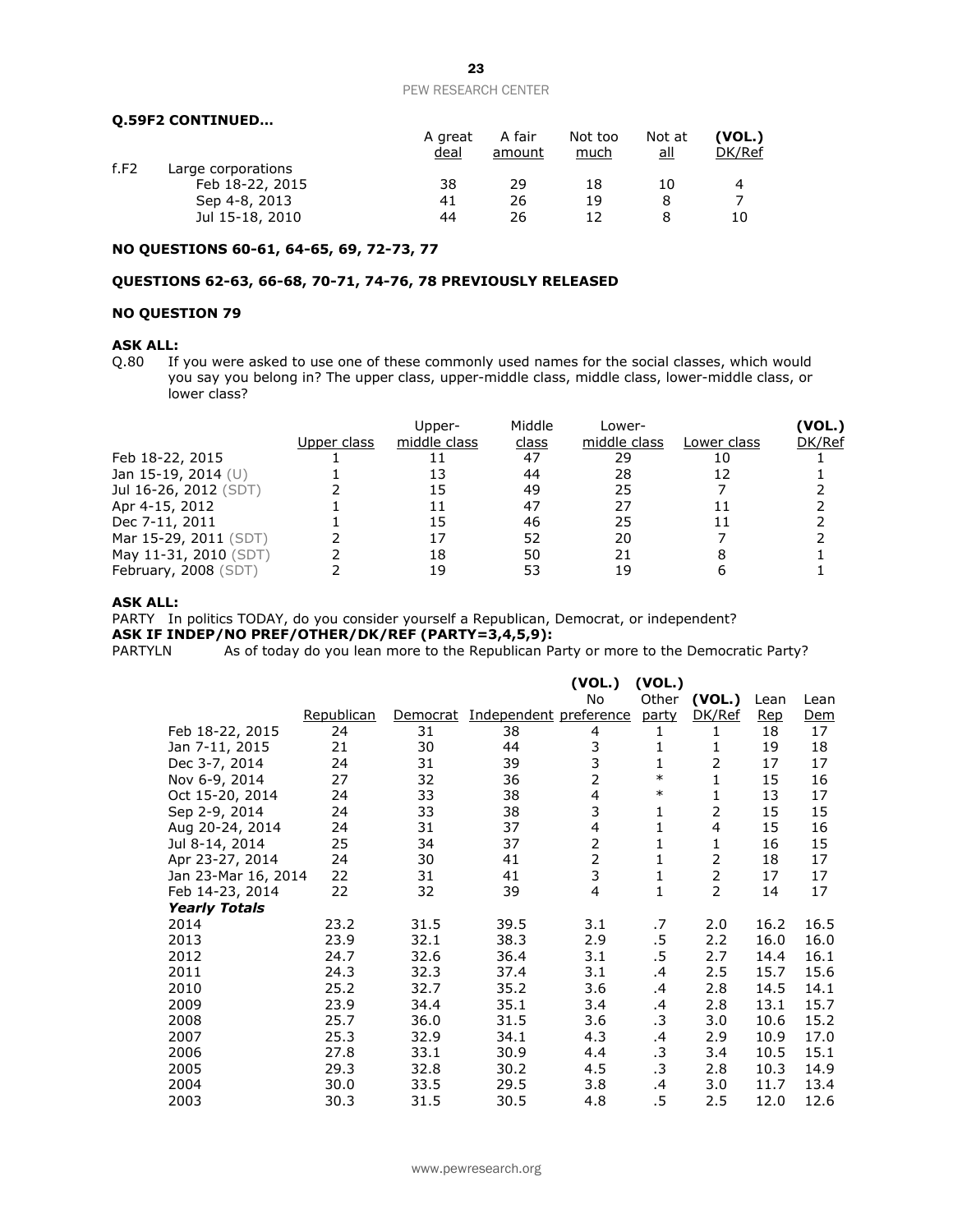#### PEW RESEARCH CENTER

#### **PARTY/PARTYLN CONTINUED…**

| , FARTI LIV CONTINUED |            |          |                        |          |          |        |            |      |
|-----------------------|------------|----------|------------------------|----------|----------|--------|------------|------|
|                       |            |          |                        | (VOL.)   | (VOL.)   |        |            |      |
|                       |            |          |                        | No       | Other    | (VOL.) | Lean       | Lean |
|                       | Republican | Democrat | Independent preference |          | party    | DK/Ref | <u>Rep</u> | Dem  |
| 2002                  | 30.4       | 31.4     | 29.8                   | 5.0      | .7       | 2.7    | 12.4       | 11.6 |
| 2001                  | 29.0       | 33.2     | 29.5                   | 5.2      | .6       | 2.6    | 11.9       | 11.6 |
| 2001 Post-Sept 11     | 30.9       | 31.8     | 27.9                   | 5.2      | .6       | 3.6    | 11.7       | 9.4  |
| 2001 Pre-Sept 11      | 27.3       | 34.4     | 30.9                   | 5.1      | .6       | 1.7    | 12.1       | 13.5 |
| 2000                  | 28.0       | 33.4     | 29.1                   | 5.5      | $.5\,$   | 3.6    | 11.6       | 11.7 |
| 1999                  | 26.6       | 33.5     | 33.7                   | 3.9      | .5       | 1.9    | 13.0       | 14.5 |
| 1998                  | 27.9       | 33.7     | 31.1                   | 4.6      | .4       | 2.3    | 11.6       | 13.1 |
| 1997                  | 28.0       | 33.4     | 32.0                   | 4.0      | .4       | 2.3    | 12.2       | 14.1 |
| 1996                  | 28.9       | 33.9     | 31.8                   | 3.0      | .4       | 2.0    | 12.1       | 14.9 |
| 1995                  | 31.6       | 30.0     | 33.7                   | 2.4      | .6       | 1.3    | 15.1       | 13.5 |
| 1994                  | 30.1       | 31.5     | 33.5                   | 1.3      | $- -$    | 3.6    | 13.7       | 12.2 |
| 1993                  | 27.4       | 33.6     | 34.2                   | 4.4      | 1.5      | 2.9    | 11.5       | 14.9 |
| 1992                  | 27.6       | 33.7     | 34.7                   | 1.5      | $\Omega$ | 2.5    | 12.6       | 16.5 |
| 1991                  | 30.9       | 31.4     | 33.2                   | $\Omega$ | 1.4      | 3.0    | 14.7       | 10.8 |
| 1990                  | 30.9       | 33.2     | 29.3                   | 1.2      | 1.9      | 3.4    | 12.4       | 11.3 |
| 1989                  | 33         | 33       | 34                     |          |          |        |            |      |
| 1987                  | 26         | 35       | 39                     |          |          |        |            |      |

#### **ASK REPUBLICANS AND REPUBLICAN LEANERS ONLY (PARTY=1 OR PARTYLN=1):**

TEAPARTY3 From what you know, do you agree or disagree with the Tea Party movement, or don't you have an opinion either way?

#### **BASED ON REPUBLICANS AND REPUBLICAN LEANERS [N=679]:**

|                          |       |          |            | (VOL.)       |         | Not       |
|--------------------------|-------|----------|------------|--------------|---------|-----------|
|                          |       |          | No opinion | Haven't      | (VOL.)  | heard of/ |
|                          | Agree | Disagree | either way | heard of     | Refused | <u>DK</u> |
| Feb 18-22, 2015          | 36    | 9        | 54         | $\ast$       | $\ast$  | $-$       |
| Jan 7-11, 2015           | 34    | 9        | 54         | 1            | 2       |           |
| Dec 3-7, 2014            | 34    | 9        | 55         | 2            | 1       |           |
| Nov 6-9, 2014            | 31    | 10       | 57         | 1            | 1       |           |
| Oct 15-20, 2014          | 32    | 8        | 56         | 2            | 2       |           |
| Sep 2-9, 2014            | 38    | 10       | 50         | 1            | 1       |           |
| Aug 20-24, 2014          | 34    | 10       | 53         | $\ast$       | 2       |           |
| Jul 8-14, 2014           | 35    | 12       | 50         | 2            | 1       |           |
| Apr 23-27, 2014          | 33    | 11       | 54         | 1            | 1       |           |
| Jan 23-Mar 16, 2014      | 37    | 11       | 50         | 1            | 1       |           |
| Feb 14-23, 2014          | 36    | 9        | 54         | 1            | 1       |           |
| Jan 15-19, 2014          | 35    | 12       | 52         | 1            | $\ast$  |           |
| Dec 3-8, 2013            | 32    | 9        | 57         | 1            | 1       |           |
| Oct 30-Nov 6, 2013       | 40    | 9        | 48         | 2            | 1       |           |
| Oct 9-13, 2013           | 41    | 11       | 45         | 2            | 1       |           |
| Sep 4-8, 2013            | 35    | 9        | 54         | 1            | 1       |           |
| Jul 17-21, 2013          | 37    | 10       | 50         | 2            | 1       |           |
| Jun 12-16, 2013          | 44    | 9        | 46         | $\mathbf{1}$ | 2       |           |
| May 23-26, 2013          | 41    | 7        | 48         | 1            | 3       |           |
| May 1-5, 2013            | 28    | 8        | 61         | 2            | 1       |           |
| Mar 13-17, 2013          | 43    | 7        | 47         | 1            | 1       |           |
| Feb 13-18, 2013          | 36    | 9        | 52         | 1            | 3       |           |
| Feb 14-17, 2013          | 43    | 9        | 45         | 1            | 2       |           |
| Jan 9-13, 2013           | 35    | 10       | 51         | 2            | 2       |           |
| Dec 5-9, 2012            | 37    | 11       | 51         | 1            | $\ast$  |           |
| Oct 31-Nov 3, 2012 (RVs) | 40    | 8        | 49         | 1            | 2       |           |
| Oct 4-7, 2012            | 38    | 9        | 50         | 1            | 3       |           |
| Sep 12-16, 2013          | 39    | 7        | 52         | 1            | 1       |           |
| Jun 28-Jul 9, 2012       | 40    | 9        | 47         | 2            | 1       |           |
| Jun 7-17, 2012           | 42    | 8        | 48         | 1            | 1       |           |
| May 9-Jun 3, 2012        | 36    | 9        | 53         | 1            | 2       | $- -$     |